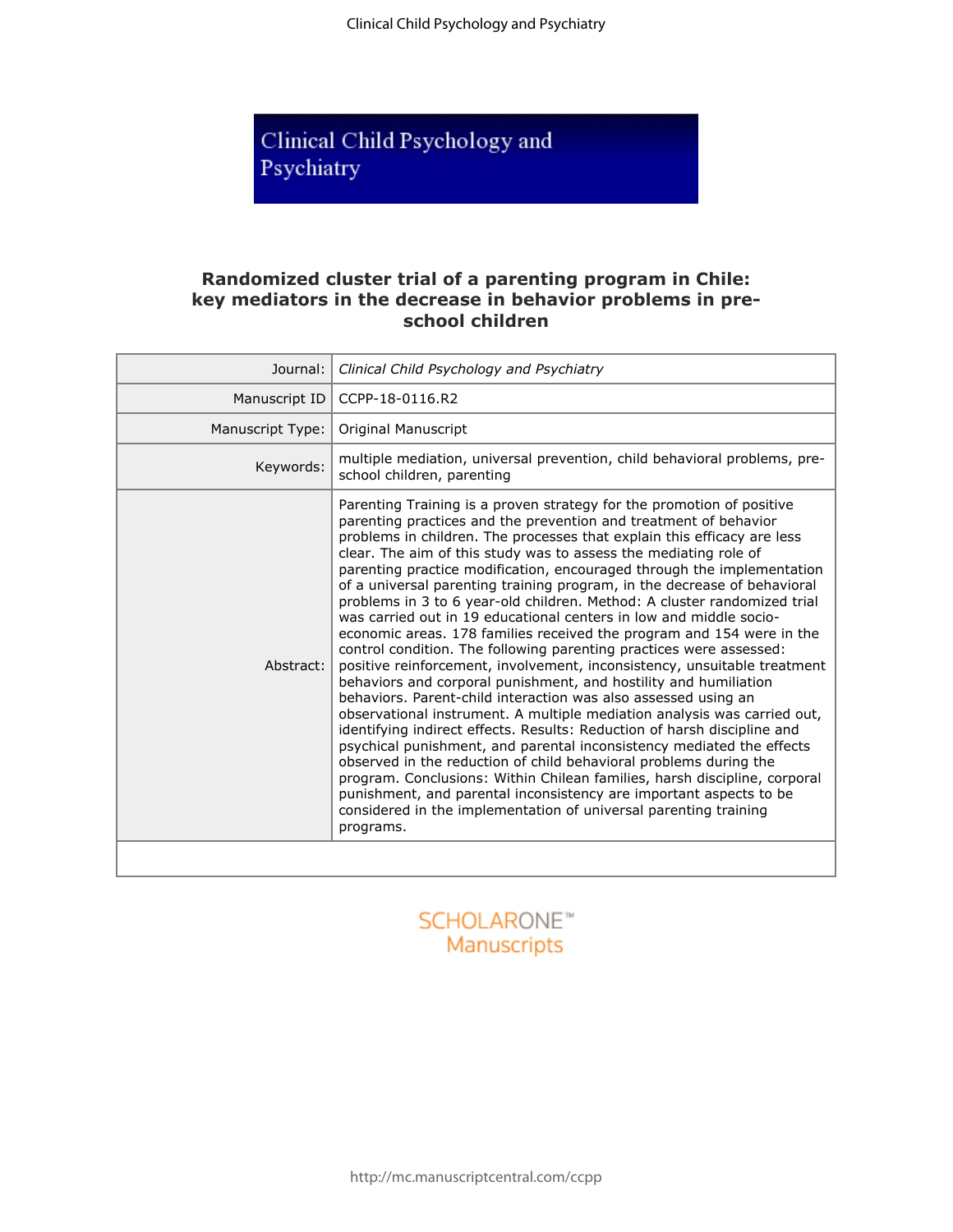#### **Abstract**:

ed the program and 154 were in the control consesses control consesses the positive reinforcement, involvement<br>hysical punishment, as well as hostility and h<br>as also assessed using an observational instruction<br>rried out, i Parenting Training is a proven strategy for the promotion of positive parenting practices and the prevention and treatment of behavior problems in children. The processes that explain this efficacy are less clear. The aim of this study was to assess the mediating role of parenting practice modification, encouraged through the implementation of a universal parenting training program, in the decrease of behavior problems in 3 to 6 year-old children. **Method:** A cluster randomized trial was carried out in 19 educational centers in low and middle socio-economic areas. 178 families received the program and 154 were in the control condition. The following parenting practices were assessed: positive reinforcement, involvement, inconsistency, unsuitable treatment behaviors and physical punishment, as well as hostility and humiliation behaviors. Parent-child interaction was also assessed using an observational instrument. A multiple mediation analysis was carried out, identifying indirect effects. **Results:** Reduction of harsh discipline and physical punishment, and parental inconsistency mediated the effects observed in the reduction of child behavior problems during the program. **Conclusions:** Within Chilean families harsh discipline, physical punishment, and parental inconsistency are important aspects to be considered in the implementation of universal parenting training programs.

**Keywords:** multiple mediation, parenting, universal prevention, child behavior problems, preschool children.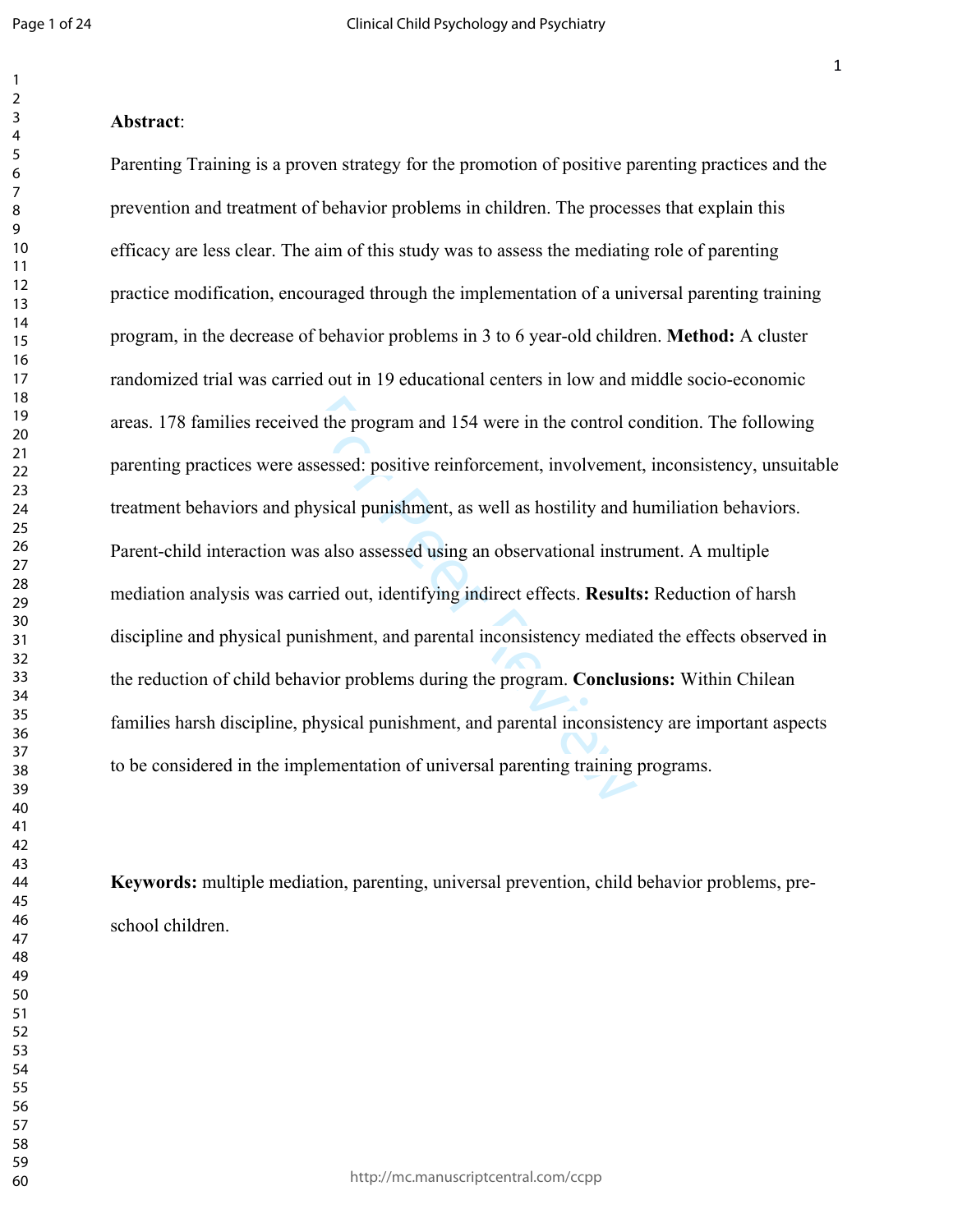#### **Introduction**

fore, more independent replications are requinore evidence of their effectiveness when im<br>to the community, their sustainability and of<br>Marchand, Stice, Rohde, & Becker, 2011). The<br>extended on Marchand, Stice, Rohde, & Bec Parenting training has been shown to enhance the welfare and psychosocial development of children and, to prevent and treat various psychosocial and mental health difficulties (Scott  $\&$ [Gardner, 2015](file:///C:/Users/Felix%20Cova/Dropbox/Escritorio%20UdeC/moderaci%C3%B3n/Parenting%20program%20mediation1.txt%23_ENREF_31)). This type of intervention has the highest level of efficacy evidence for prevention and treatment of behavior problems and disorders ([Fonagy, 2015;](file:///C:/Users/Felix%20Cova/Dropbox/Escritorio%20UdeC/moderaci%C3%B3n/Parenting%20program%20mediation1.txt%23_ENREF_10) [Scott, 2015\)](file:///C:/Users/Felix%20Cova/Dropbox/Escritorio%20UdeC/moderaci%C3%B3n/Parenting%20program%20mediation1.txt%23_ENREF_30). In spite of these successful results, there are still relevant challenges to be addressed. The most successful and developed parenting training programs have been assessed, by and large, by their own developers and therefore, more independent replications are required [\(Greenberg & Riggs,](file:///C:/Users/Felix%20Cova/Dropbox/Escritorio%20UdeC/moderaci%C3%B3n/Parenting%20program%20mediation1.txt%23_ENREF_17)  [2015\)](file:///C:/Users/Felix%20Cova/Dropbox/Escritorio%20UdeC/moderaci%C3%B3n/Parenting%20program%20mediation1.txt%23_ENREF_17). They also require more evidence of their effectiveness when implemented in the context of usual services provided to the community, their sustainability and of the impact in their results when they are scaled up (Marchand, Stice, Rohde, & Becker, 2011). The study of these programs in low- and medium-income countries is also important since they have been developed and implemented primarily in high-income countries [\(Knerr, Gardner, & Cluver, 2013](file:///C:/Users/Felix%20Cova/Dropbox/Escritorio%20UdeC/moderaci%C3%B3n/Parenting%20program%20mediation1.txt%23_ENREF_22)). Both targeted prevention and treatment programs have shown the best results but we need more evidence regarding the effectiveness of universal programs (Hiscock et al., 2008). In addition to evidence of effectiveness, we also need to understand the mediating processes

leading to successful outcomes. This research has been increasing in relevance since the first studies in 2000 ([Fagan & Benedini, 2016\)](file:///C:/Users/Felix%20Cova/Dropbox/Escritorio%20UdeC/moderaci%C3%B3n/Parenting%20program%20mediation1.txt%23_ENREF_8). A fundamental and primary aspect of these analyses is to establish whether the change in parenting practices is related to the effects of parenting training programs in terms of the prevention and the treatment of behavior problems or whether these effects result from (or are complemented by) other factors [\(Forehand, Lafko, Parent, & Burt,](file:///C:/Users/Felix%20Cova/Dropbox/Escritorio%20UdeC/moderaci%C3%B3n/Parenting%20program%20mediation1.txt%23_ENREF_11)  [2014;](file:///C:/Users/Felix%20Cova/Dropbox/Escritorio%20UdeC/moderaci%C3%B3n/Parenting%20program%20mediation1.txt%23_ENREF_11) [Sandler, Schoenfelder, Wolchik, & MacKinnon, 2011](file:///C:/Users/Felix%20Cova/Dropbox/Escritorio%20UdeC/moderaci%C3%B3n/Parenting%20program%20mediation1.txt%23_ENREF_29)). More specifically, it is of interest to identify those parenting practices more directly implicated in the observed effects.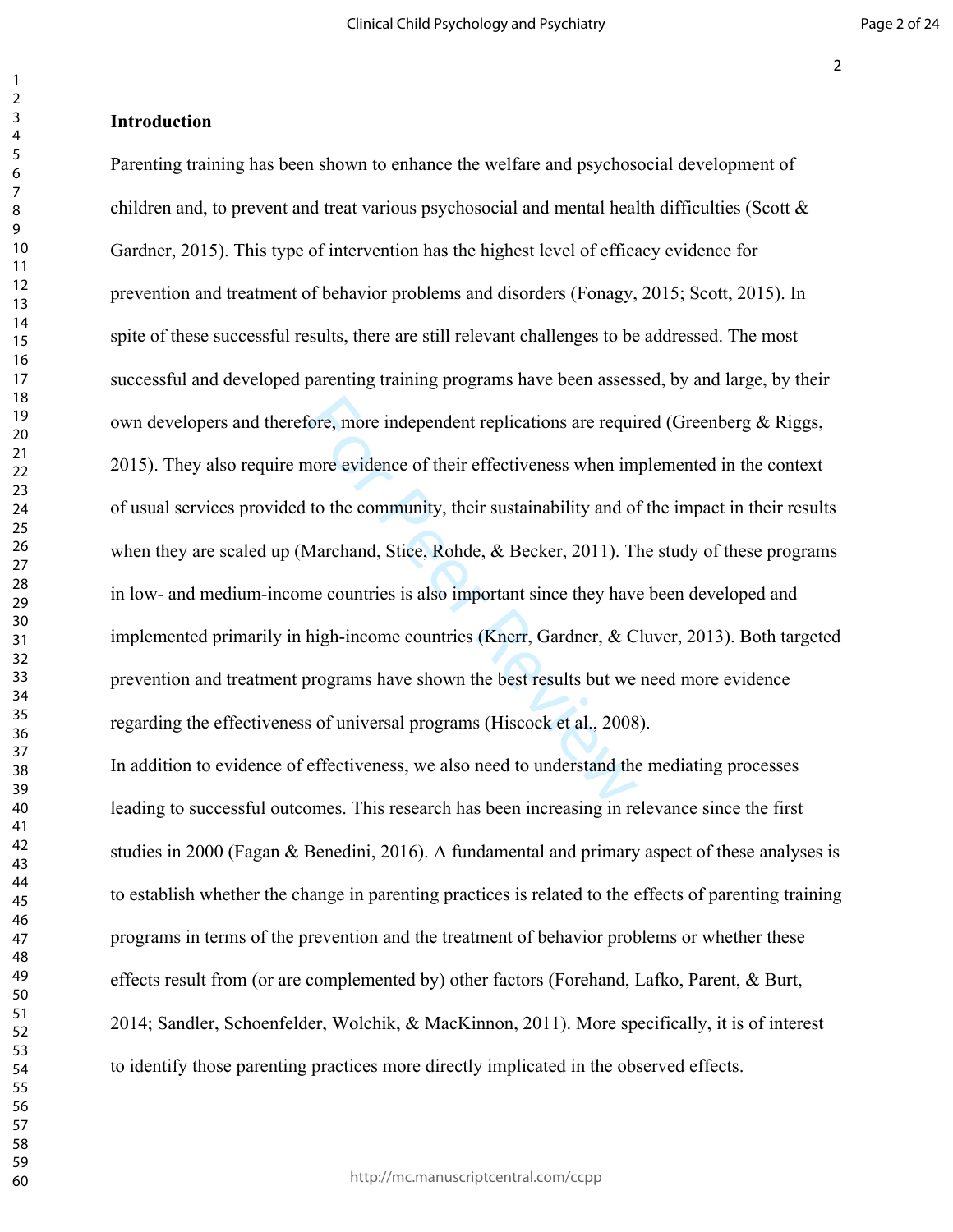Page 3 of 24

It is difficult to draw conclusions based on the results of previous research. Methodological and statistical procedures to establish mediation are diverse and have also been modified in important ways over time. Many studies were carried out using the classical approach of Baron and Kenny (1986), which has been questioned in recent decades since it underestimates mediation effects ([Patel, Fairchild, & Prinz, 2017\)](file:///C:/Users/Felix%20Cova/Dropbox/Escritorio%20UdeC/moderaci%C3%B3n/Parenting%20program%20mediation1.txt%23_ENREF_27). Forehand et al. (2014) reviewed eight intervention and 17 prevention studies, observing that only 45% of the performed analyses showed significant indirect effects resulting from the modification of parenting practices (that is, mediating effects). Disciplinary practices and a measure consisting of global parenting practices were the ones that showed more evidence of being a mediator in these studies.

a measure consisting of global parenting pra<br>being a mediator in these studies.<br>e a mediation analysis of the effectiveness of<br>called Day by Day. It was developed by the<br>parenting practices, specifically focusing on<br>bblem In this study, we undertake a mediation analysis of the effectiveness of a parenting program. The intervention program was called Day by Day. It was developed by the authors of this paper in order to enhance positive parenting practices, specifically focusing on early intervention and prevention of behavior problems in preschoolers. Theoretical and methodological components identified as fundamental parts of the most effective programs were incorporated in the Day by Day program: a foundation in social learning theories; the development of positive interaction skills of parents with their children; and the use of several strategies to enhance adherence ([Gardner et al., 2009;](file:///C:/Users/Felix%20Cova/Dropbox/Escritorio%20UdeC/moderaci%C3%B3n/Parenting%20program%20mediation1.txt%23_ENREF_15) [Kaminski, Valle, Filene, & Boyle, 2008\)](file:///C:/Users/Felix%20Cova/Dropbox/Escritorio%20UdeC/moderaci%C3%B3n/Parenting%20program%20mediation1.txt%23_ENREF_21). A more detailed description of this program, as well as the method of this cluster randomized clinical trial and its overall effectiveness, appears elsewhere (Rincon et al., 2018).. The primary outcomes of this trial were the frequency of disruptive behaviors and the concern they cause for the mother or father. In the current analysis, we aimed to identify parenting practices (potential mediators) with the greatest independent effect on the primary outcomes. For this, a multiple mediation analysis procedure was used.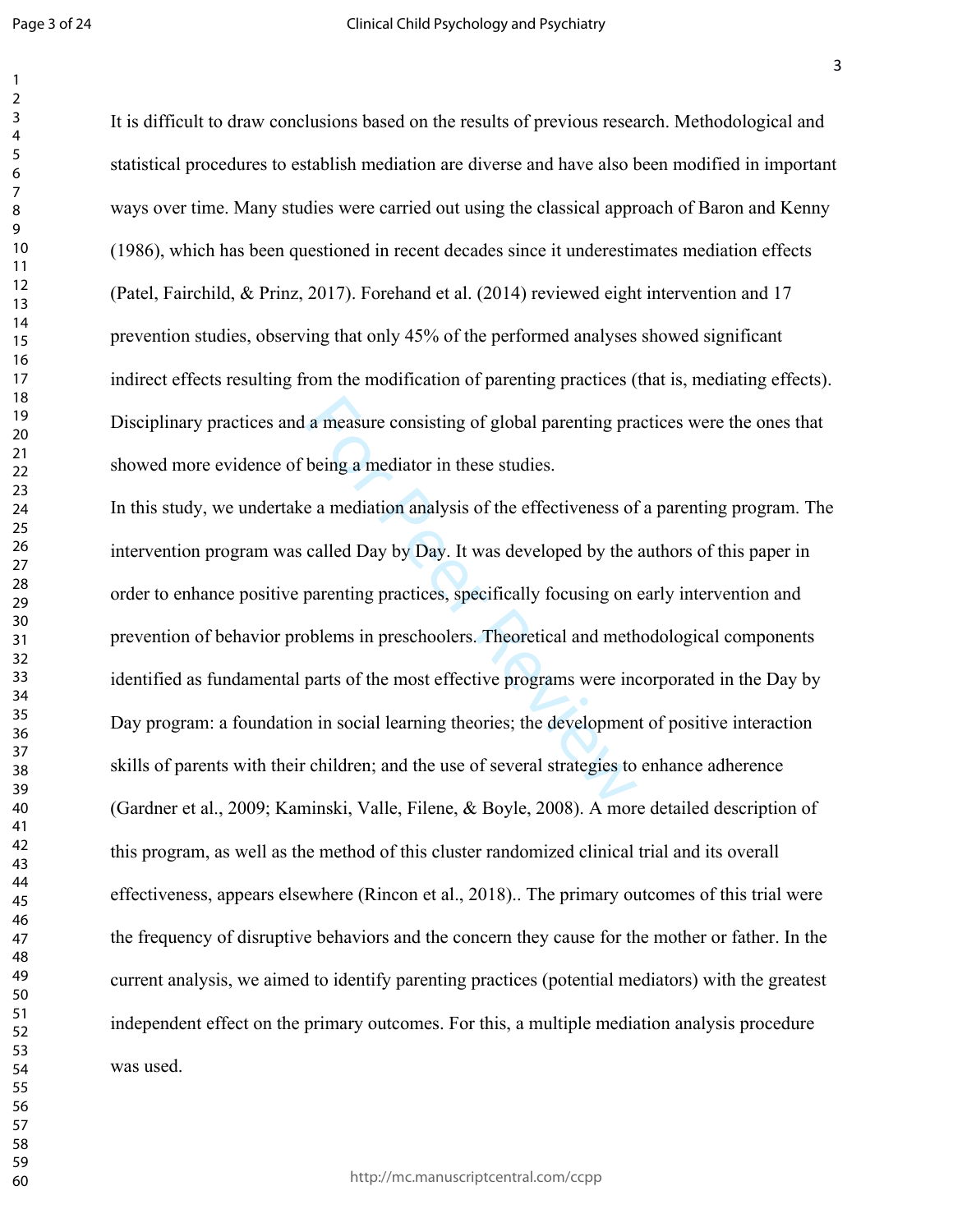#### **Method**

## **Centers**

Nineteen education centers participated in this study. Eight centers were only for children aged 0 to 5 years. These centers belong to two kinds of public institutions. The others 11 centers were either public schools (six centers) or private schools (five centers) but with public funding. Most of the study population was from low socioeconomic strata. However, there were some middle class families in some of the private schools.

## **Participants**

regivers from the relevant education centers'<br>
e study. In each education center a open me<br>
inted. In this meeting it was explained that the<br>
d caregivers of children. Although 416 fami<br>
e assessment on all of them. This w All mothers, fathers or caregivers from the relevant education centers' years (2 to 6 years) were invited to participate in the study. In each education center a open meeting was carried out, where the study was presented. In this meeting it was explained that the program could be useful for all mothers, fathers and caregivers of children. Although 416 families initially agreed, it was not possible to conduct the assessment on all of them. This was done before randomization; therefore, those who received the initial assessment (332) were considered participants of the research. Most of the participants were the children's mothers (87%); in 14 cases more than one person attended some sessions (in most cases, both parents) but only caregivers considered as the primary ones were considered in the assessments and included in the analysis. Families selfreported who was the primary caregiver.

Ten centers with a total of 178 participants were assigned to the Day by Day program, consisting of mothers of 94 boys (52.8%) and 84 girls (47.2%) with an average age of 3.7 years (SD=1.0); parents' mean age was 30.6 years (SD=6.8). Nine centers with a total of 154 participants were assigned to the wait list condition, consisting of 81 boys (52.6%) and 73 girls (47.4%) with an average age of 3.9 years (SD=1.0); their mothers were 31.5 years old (SD=6.9) on average. The number of participants per cluster ranged from 13 to 23.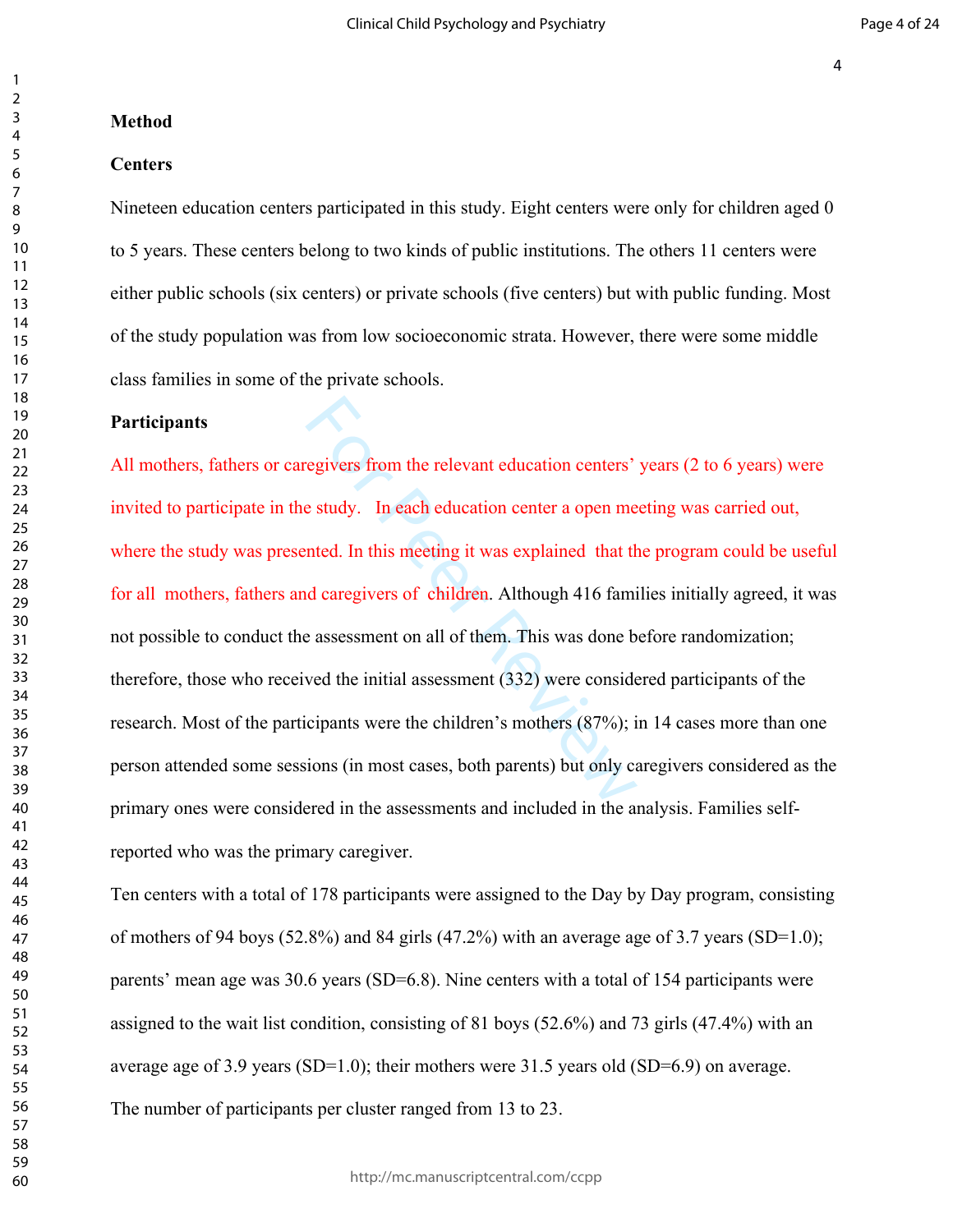#### **Randomization**

The randomization of the centers was performed after inviting the participants to be part of the research and conducting a baseline assessment. At the time of the pre-test assessment, participants and evaluators did not know who would participate in each group. Stratified randomization was done according to the institutional membership of the centers. For each institution, the names of the centers were written on small sheets of paper and put inside an opaque box, from which they were randomly drawn. The first half of the selected centers were assigned to the experimental group and the remaining ones to the control group. In the case of private schools, which was an odd group, it was previously decided that three centers would be assigned to the experimental group and two to the control group. Thus, 10 centers in total were assigned to the experimental group and nine to the control group.

## **Training Program**

tal group and the remaining ones to the control<br>s an odd group, it was previously decided that<br>tal group and two to the control group. Thus,<br>tal group and nine to the control group.<br>contains the following seven components: The Day by Day Program contains the following seven components: affective communication; daily and child-directed play; directed attention; routines and transitions; reinforcement and incentive programs; planned inattention-ignore and time out; and logical consequences. The implemented version of the Program had six two-hour weekly sessions. It was completely manualized and was implemented during the months of May through July of 2016. It was delivered by psychologists who were trained by the research team in a 40-hour program (26 faceto-face hours). They had to approve the acquisition of the skills required in a performance assessment. This assessment consisted in the performance of a part of one randomly selected session in front of people, who played the role of participants from a group of mothers, fathers and/or caregivers. Skill acquisition was assessed by two experts using a rubric that allowed appreciating the following aspects: a) effective communication, b) leadership, c) problem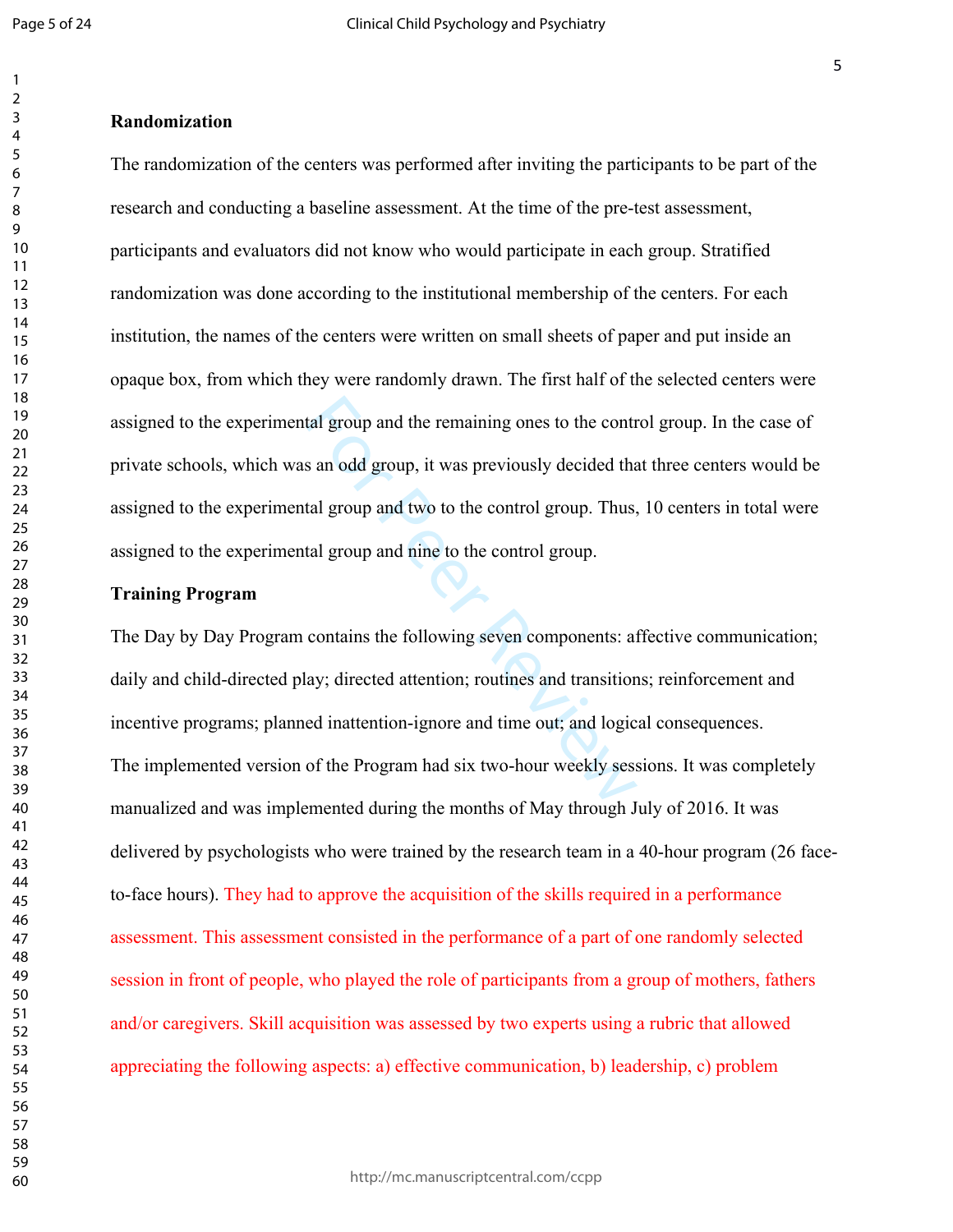solving, d) interpersonal sensitivity, e) relationship development and/or maintenance and e) adherence to the intervention protocol.

#### **Measurements**

The pre-assessment was carried out four weeks before the beginning of the Program at each center and the post-assessment, between five and six weeks afterwards. Evaluators were blind to the condition of the participants. Every instrument was completed by the participating adult, except for one observational instrument that was used in order to assess the interaction of the child with the adult.

*ionnaire (APQ)* (Shelton, Frick, & Wootton,<br>ner or father self-assesses the frequency with<br>he child. With adaptations, it is a suitable ins<br>Policaro, & Halperin, 2007; de la Osa, Grane<br>stionnaire has been modified in ord *Alabama Parenting Questionnaire (APQ)* [\(Shelton, Frick, & Wootton, 1996\)](file:///C:/Users/Felix%20Cova/Dropbox/Escritorio%20UdeC/moderaci%C3%B3n/Parenting%20program%20mediation1.txt%23_ENREF_32). This is a self-report instrument where the mother or father self-assesses the frequency with which he/she shows certain behaviors toward the child. With adaptations, it is a suitable instrument for preschool families ([Clerkin, Marks, Policaro, & Halperin, 2007;](file:///C:/Users/Felix%20Cova/Dropbox/Escritorio%20UdeC/moderaci%C3%B3n/Parenting%20program%20mediation1.txt%23_ENREF_2) [de la Osa, Granero, Penelo, Domenech, &](file:///C:/Users/Felix%20Cova/Dropbox/Escritorio%20UdeC/moderaci%C3%B3n/Parenting%20program%20mediation1.txt%23_ENREF_6)  [Ezpeleta, 2014](file:///C:/Users/Felix%20Cova/Dropbox/Escritorio%20UdeC/moderaci%C3%B3n/Parenting%20program%20mediation1.txt%23_ENREF_6)). This questionnaire has been modified in order to be used with families in Chile, where it was shown to have good psychometric properties [\(Cova et al., 2017](file:///C:/Users/Felix%20Cova/Dropbox/Escritorio%20UdeC/moderaci%C3%B3n/Parenting%20program%20mediation1.txt%23_ENREF_4)). The positive reinforcement (6 items), involvement (7 items) and inconsistency (7 items) sub-scales were used. Each item has five response options ( $1=$  not much to  $5=$  always). The internal consistencies of each sub-scale in the initial assessment were 0.52, 0.69, and 0.75, respectively.

*Harsh Discipline Practice List (HDPL)* [\(Flores & Herrera, 2014](file:///C:/Users/Felix%20Cova/Dropbox/Escritorio%20UdeC/moderaci%C3%B3n/Parenting%20program%20mediation1.txt%23_ENREF_9)): This 19 item scale measures harsh discipline behaviors, verbal maltreatment, and physical abuse and punishment. On the basis of an exploratory factor analysis, four items were removed because they affected internal consistency or they were cross-loaded. Two factors were identified: 1) harsh discipline and physical punishment (9 items) and 2) humiliation behaviors (6 items). The internal consistency of each sub-factor in the initial assessment was 0.77 and 0.63, respectively.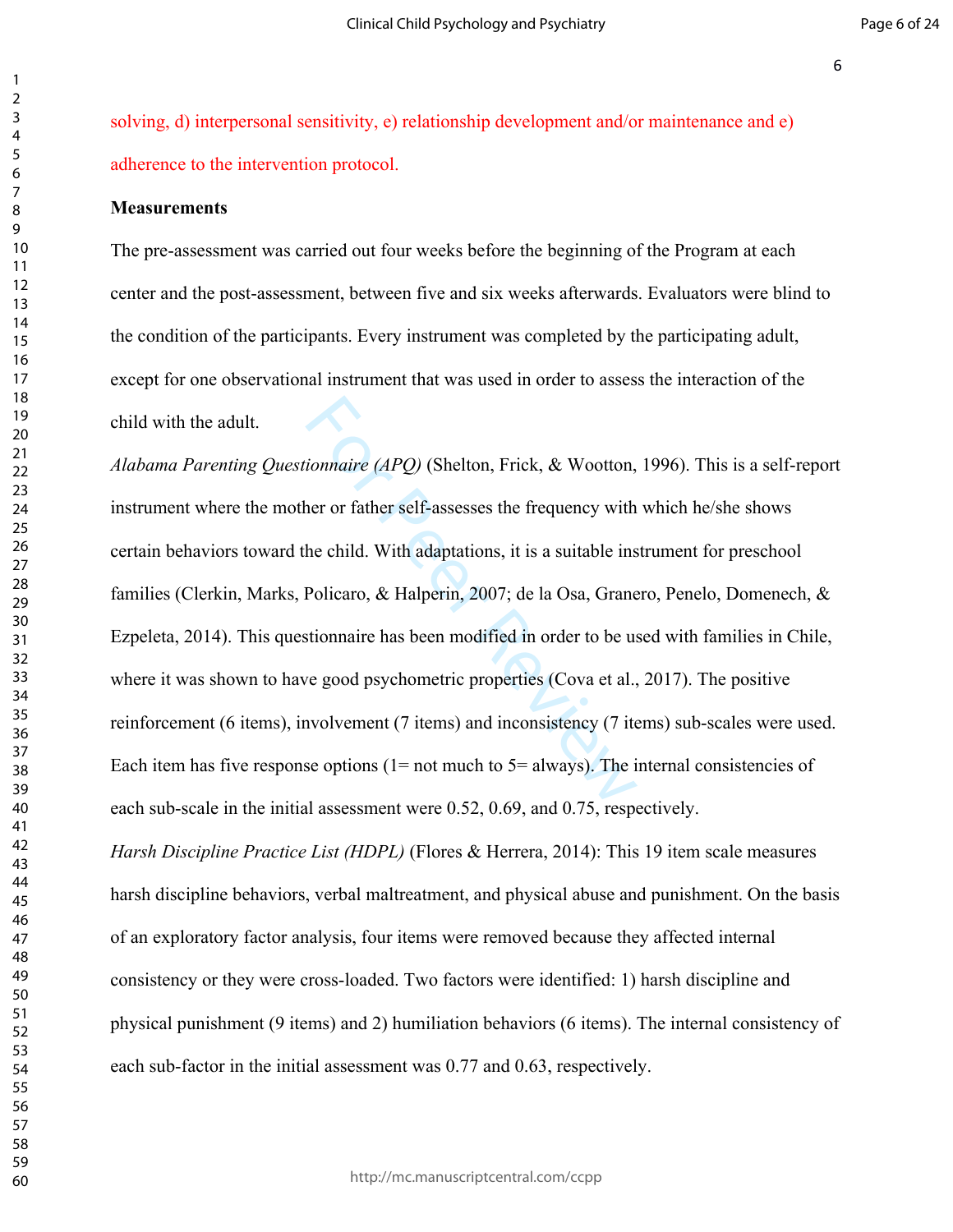*Keys to Interactive Parenting Scale (KIPS) ([Comfort, Gordon, & Naples, 2011\)](file:///C:/Users/Felix%20Cova/Dropbox/Escritorio%20UdeC/moderaci%C3%B3n/Parenting%20program%20mediation1.txt%23_ENREF_3)*. This is an observational instrument, which evaluates the quality of parenting practices with children aged 24 to 71 months. The interaction is filmed during a 15 to 20 minute play session and afterwards coded by a trained and accredited evaluator. Psychometric studies show that the instrument has acceptable internal consistency and inter-judge agreement in its scoring [\(Inostroza et al., 2014](file:///C:/Users/Felix%20Cova/Dropbox/Escritorio%20UdeC/moderaci%C3%B3n/Parenting%20program%20mediation1.txt%23_ENREF_20)). Five percent of these assessments were coded again by an experienced evaluator and a discrepancy of only 5.4% was seen. It showed an internal consistency of  $\alpha$ =0.77 in the initial assessment.

ventory (ECBI) (Eyberg & Pincus, 1999; Gan<br>nt, which uses parental report to assess behavior<br>It has an intensity problem scale with seven<br>he frequency of behavior problems and a pro<br>), which assesses the extent to which ea *Eyberg Child Behavior Inventory (ECBI)* (Eyberg & Pincus, 1999; [Garcia-Tornal et al., 1998](file:///C:/Users/Felix%20Cova/Dropbox/Escritorio%20UdeC/moderaci%C3%B3n/Parenting%20program%20mediation1.txt%23_ENREF_14)): This is a 36-item instrument, which uses parental report to assess behavior problems in children aged between two and 16. It has an intensity problem scale with seven Likert format response options, which measures the frequency of behavior problems and a problem scale with two response options (Yes/No), which assesses the extent to which each problem is a concern for the informant. In the initial assessment, it showed an internal consistency of  $\alpha = 0.91$  for both scales.

## **Ethical considerations**

The research protocol was approved by the Research Ethics Committee of the author's University. When potential participants were asked to give informed consent, they were told they would participate in the Day by Day program, either at the end of the initial assessment process (experimental condition) or in the following year semester (control condition).

## **Data analysis**

Data analysis was performed in R version 3, using packages lme4 (Bates, Maechler, Bolker, & Walker, 2015) and mice (Van Buuren & Groothuis-Oudshoorn, 2011) $\Box$ .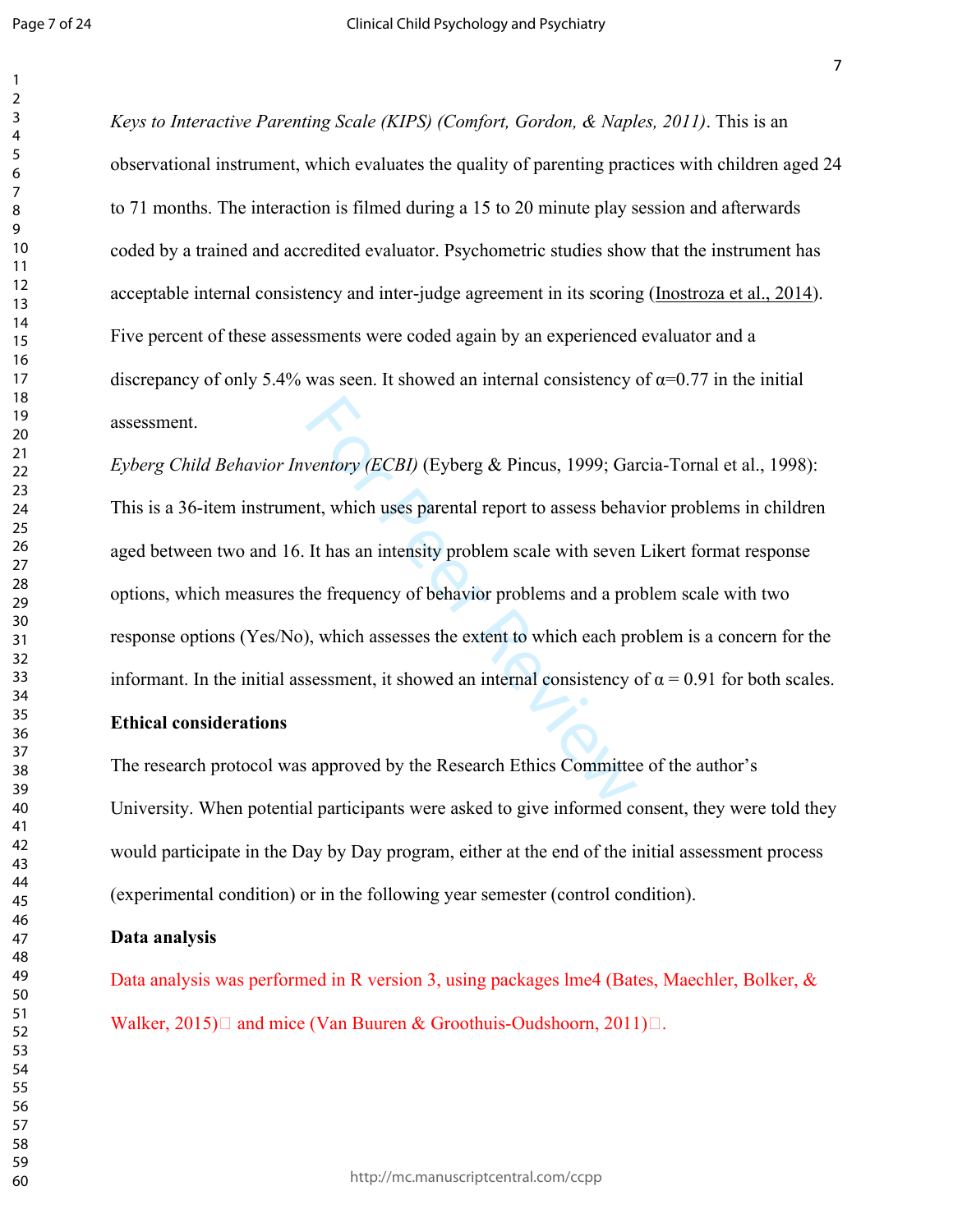changes related to the intervention, not attitudation for those situations where there a<br>to a multiple mediation model. This enable<br>the effects of the other mediators (Hayes, 2<br>f each mediator, contingent on the presen-<br>ti The mediation analysis was carried out on an intention-to-treat basis, which includes every participant who is randomized, irrespective of non-compliance, withdrawal or anything that occurs after group assignment. The mediation analysis allows analyzing the causal path expected for the intervention; i.e., that intervention changes several parental practices, and these affect children's behavior. This analysis allows for the decomposition of the total effect of the intervention on children's behavior into two parts: the indirect effect, which refers to the changes on the children's behavior caused by changes in parental practices; and direct effect, which comprises changes related to the intervention, not attributable to parental practices. The recommendation for those situations where there are several potential mediators is to implement a multiple mediation model. This enables adjustment of the individual mediators from the effects of the other mediators (Hayes, 2013). This means we can examine the effect of each mediator, contingent on the presence of other possible mediators, rather than testing each potential mediator in isolation. Two parallel multiple mediation models were implemented. The dependent variables were the two trial outcomes: the frequency of behavior problems for the first model, and the concern they cause for the mother or father for the second. The potential mediator variables for both models were: positive reinforcement, involvement, inconsistency, unsuitable treatment behaviors and physical punishment, as well as hostility and humiliation behaviors. First, the existence of a total indirect effect, corresponding to the added effect of all putative mediating variables, was studied; and, second, the existence of specific indirect effects was evaluated. It is necessary to do both analyses, because it is possible to find a non-significant total indirect effect, resulting from strong effects operating in opposite directions. Also, the analysis of specific indirect effects allows one to identify the strongest mediators (Preacher & Hayes, 2008). The calculation of the coefficients was performed using an intercept-slope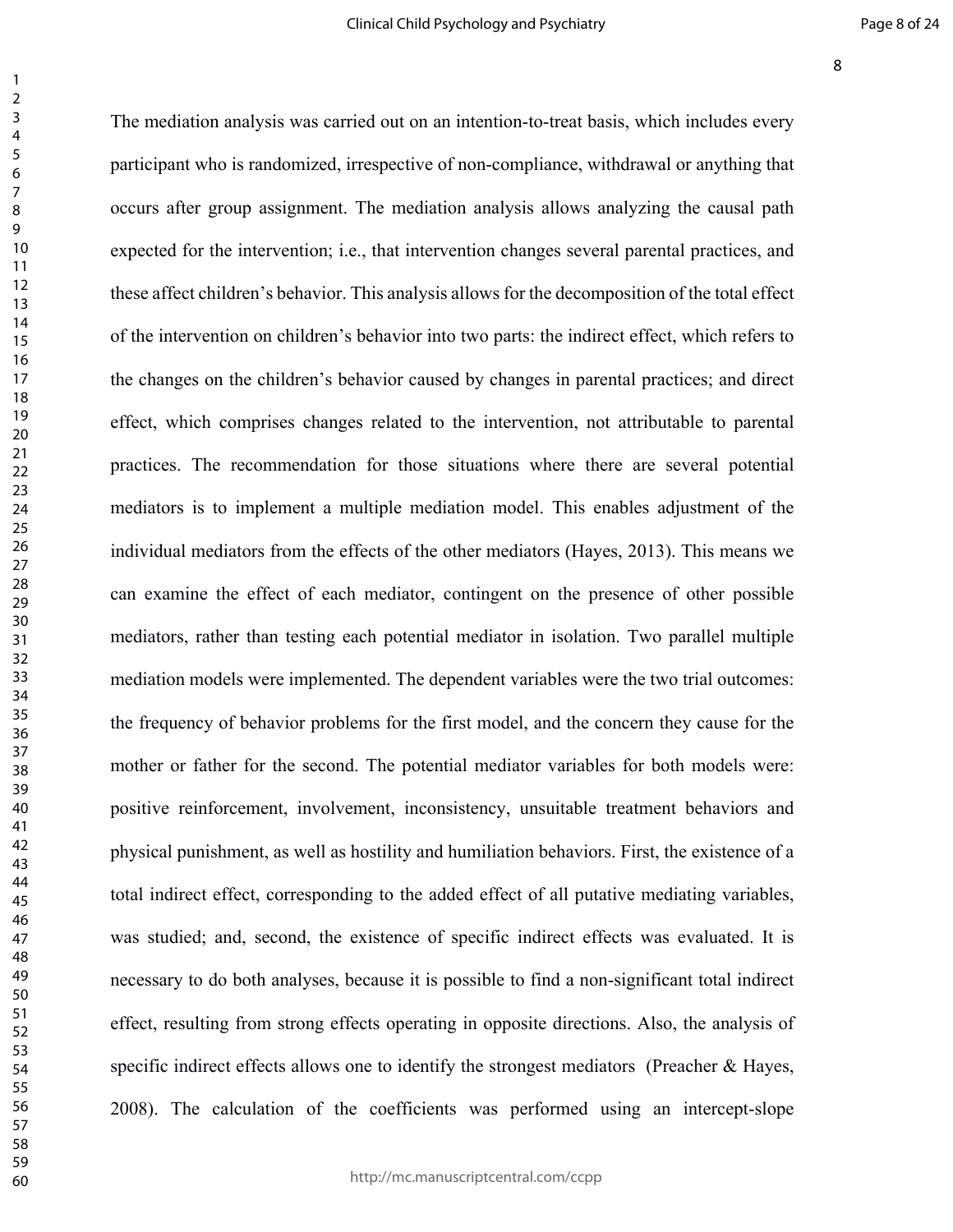hierarchical linear model (HLM). The fixed effects model for the calculation of the mediation was based on the regression models for two MacKinnon's waves [\(MacKinnon,](file:///C:/Users/Felix%20Cova/Dropbox/Escritorio%20UdeC/moderaci%C3%B3n/Parenting%20program%20mediation1.txt%23_ENREF_23)  [2008\)](file:///C:/Users/Felix%20Cova/Dropbox/Escritorio%20UdeC/moderaci%C3%B3n/Parenting%20program%20mediation1.txt%23_ENREF_23). A Wald test was performed, analogous to an ANOVA for missing data analysis (Rubin, ) $\Box$ , to test if parental practices and group effects significantly predicts behaviors problems and parental concerns. As no direct translation of  $\mathbb{R}^2$  is available for mixed-models, the  $R^2_{S\&B-1}$  index was used. This accounts for reduction of variance at individual level accounted by predictors (Luo & Azen, 2013).  $\square$ 

Froup versus the experimental group was adjute the age of the child. The mediation effective in the parenting practice measure practice on the frequency of behavior probles in pre-test values among centers, a possible ment The effect of the control group versus the experimental group was adjusted considering the pre-test value, sex, and the age of the child. The mediation effect was calculated by multiplying the effect of the program on the parenting practice measured in the post-test and the effect of the parenting practice on the frequency of behavior problems or in the concern they cause. The differences in pre-test values among centers, a possible higher variability in post-test within the experimental group and the differences in the relationship between pre and post-test by center, were considered as random effects. As statistical test of the indirect effects, the bootstrap confidence interval was used on the product of the regression coefficients of parent practices on intervention by the regression coefficients of children's behavior on parent practices (MacKinnon, Lockwood, Hoffman, West, & Sheets, 2002). Bootstrapping is a computer-based procedure to estimate, without theoretical calculations, the standard errors and confidence intervals for specific parameters, using multiple random samples drawn with replacement from the original data (Efron & Tibshirani, 1993). We used the BCA bias correction, which gives more precise confidence intervals by taking account of the asymmetric distribution of the product of the coefficients (MacKinnon, Lockwood,  $\&$ Williams, 2004).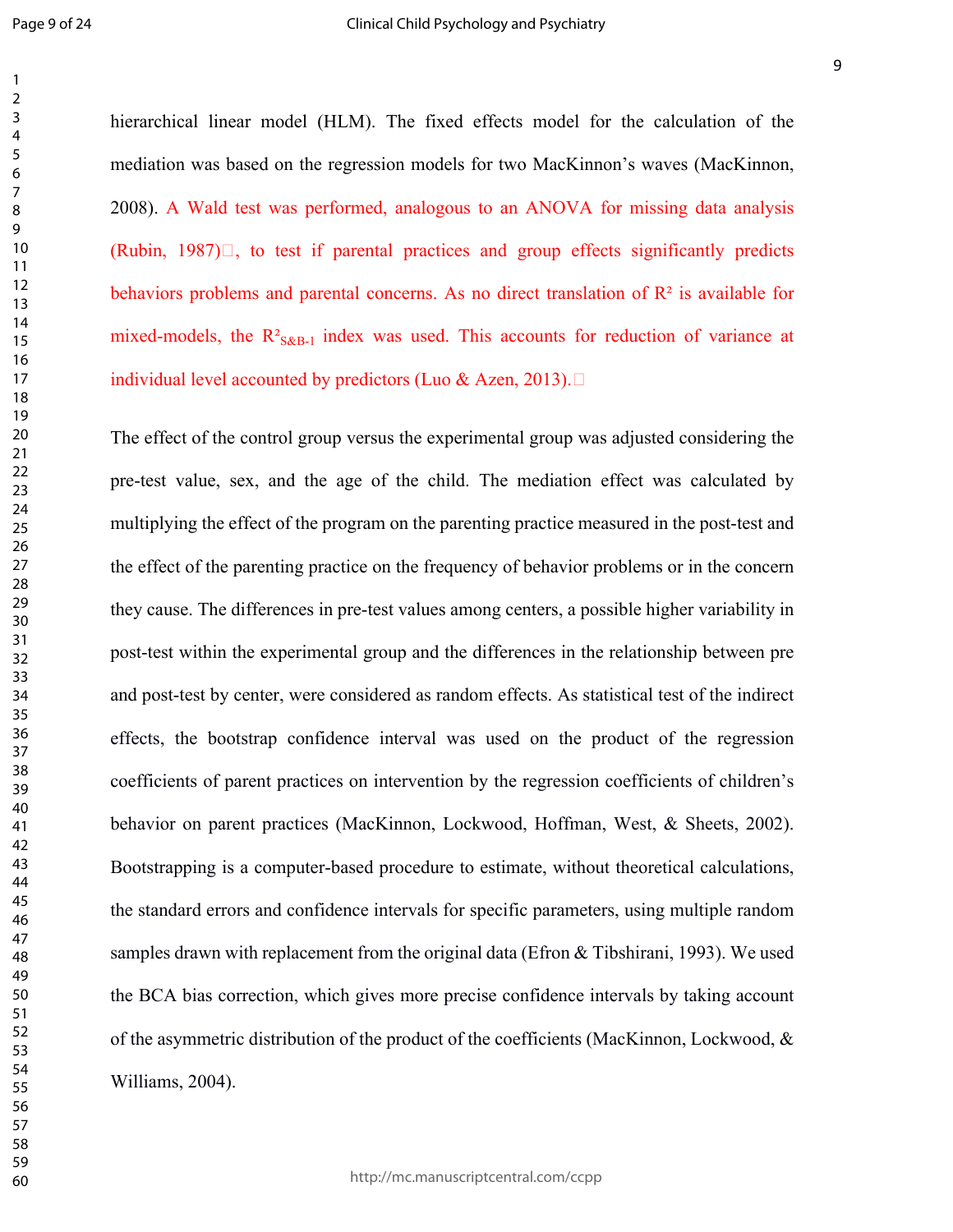There are complete data for all participants for the pre-test. For post-test, 39 participants were not available (11.7%). Due to the presence of missing data, multiple imputation was used with 20 imputed datasets. To calculate the confidence intervals considering multiple imputation, 1000 non-parametric bootstrap multilevel samples were drawn for each imputed dataset, according to the method called MI Boot pooled (Schomaker & Heumann, 2018).

#### **Results**

or problems, concern for this behavior, parentiscipline and physical punishment (Table 1).<br>y significant differences between pre and pos<br>ncern for this behavior.<br>practices as mediators<br>ordels for the mediation of parenting Statistically significant differences were found in the experimental group between pre- and posttest with regard to: behavior problems, concern for this behavior, parental involvement, parental inconsistency and, harsh discipline and physical punishment (Table 1). However, in the control group, the only statistically significant differences between pre and post-test were a decrease in behavior problems and concern for this behavior.

## *Path models for parental practices as mediators*

Figure 1 shows the path models for the mediation of parenting practices in the relationship between the independent variable – control and experimental group membership – and frequency of behavior problems. Coefficients  $a_1$  to  $a_6$  represent the standardized differences between the control and the experimental groups for each parenting practice. Coefficients  $b_{11}$  to  $b_{16}$  represent those standardized beta coefficients from the multiple regression of parenting practices on behavior problems, indicating by how many standard deviations the frequency of behavior problems increases or decreases when each parenting practice is modified by one standard deviation (keeping other practices constant).

Figure 2 shows the same path models, but this time for the outcome parent concern about the child's behavior problems. Coefficients  $a_1$  to  $a_6$  are identical to those in Figure 1, while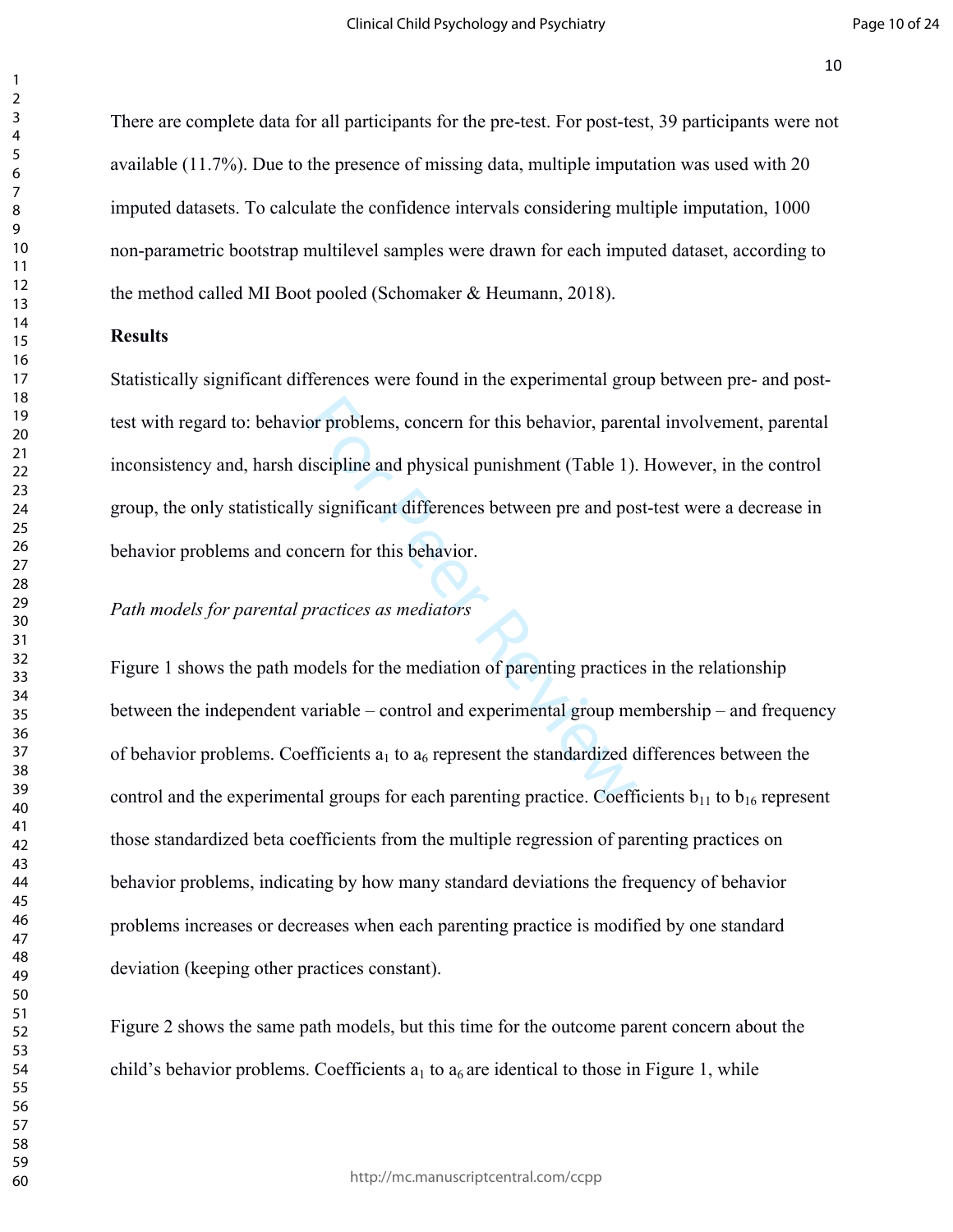coefficients  $b_{21}$  to  $b_{26}$  represent the standardized beta coefficients from the multiple regression of parenting practices on parental concern for behavior problems.

The child behavior problems model, that includes the direct effect of parent practices and experimental group, is statistically significant,  $F(17, 6812.7)=23.092$ ,  $p<0.001$ , and predicts a relevant amount of individual variance,  $R^2S\&B-1=0.56$ . The parental concern model is statistically significant,  $F(17, 4863.4) = 30.104$ ,  $p < 0.001$ , and predicts a great amount of individual variance,  $R^2S\&B-1=0.63$ .

# *Analysis of the individual mediator models*

mediator models<br>ent occurred in the experimental group in the<br>a lower level of harsh discipline and physical<br>Regarding the relationship between parentin<br>e post-test, it can be seen that a higher paren<br>ehavior problems,  $b$ Higher parental involvement occurred in the experimental group in the post-test,  $a_2$ =.234, CI 95% [0.005, 0.487], as well as a lower level of harsh discipline and physical punishment,  $a_5 = -0.467$ ,  $CI95\% = [-0.695, -0.178]$ . Regarding the relationship between parenting practices and frequency of behavior problems at the post-test, it can be seen that a higher parental inconsistency is related to a higher frequency of behavior problems,  $b_{13}=0.230$ , CI 95%= [0.087, 0.382]. Just as a higher level of harsh discipline and physical punishment is related to more behavior problems,  $b_{15}=0.323$ , CI 95%= [0.167, 0.488]. Likewise, in the case of parental concern for behavior problems, it can be seen that a higher level of parental inconsistency,  $b_{23}=0.207$ , CI 95%= [0.077, 0.360], as well as a higher level of harsh discipline and physical punishment,  $b_{25}=0.218$ , CI 95%= [0.078, 0.378], are related to a higher concern at outcome.

*Overall effects on behavior problems*

With regard to the individual indirect effects, it can be seen that effects of parental inconsistency,  $a_3b_{13}$  = -0.051, CI 95% = [-0.142, -0.001], and harsh discipline and physical punishment,  $a_5b_{15}$  = 0.152, CI 95%= [-0.281, -0.050], are statistically significant.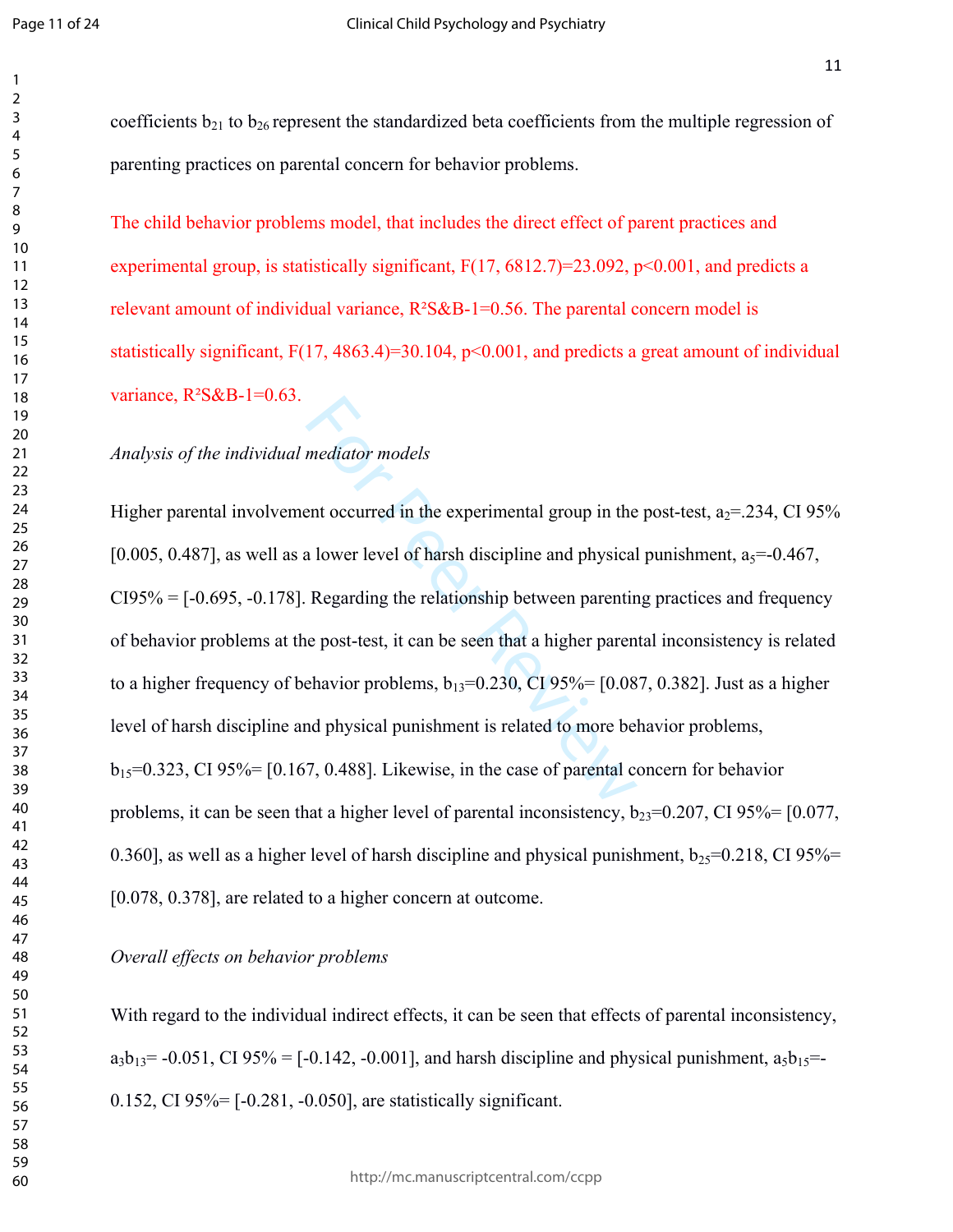The total effect of the intervention on behavior problems was statistically significant,  $c_1 = -0.305$ ,  $95\% = [-53, -11]$ . Our finding that the total indirect effect mediated by parenting practices,

 $\sum_{i=1}^{6} a_i b_i$  = -.216, CI 95% = [-.375, -.080], is statistically significant, but the direct effect is not  $a_i b_{1i}$ significant,  $c_1' = -0.088$ , CI 95% = [-.304, .074], meaning that this is a complete mediation model.

# *Overall effects on parental concern about behavior problems*

lirect effects, it can be seen that, just as for th<br>tal inconsistency, a<sub>3</sub>b<sub>23</sub>= 0.046, CI 95% = [0.027<br>cal punishment a<sub>5</sub>b<sub>25</sub>=0.101, CI 95% = [0.027<br>rvention on concern for behavior problems is<br> $\%CI = [-0.542, 0.018]$ . H Analyzing the specific indirect effects, it can be seen that, just as for the report of behavior problems, effects of parental inconsistency,  $a_3b_{23}=0.046$ , CI 95% = [0.003, 0.136], as well as harsh discipline and physical punishment  $a_5b_2=0.101$ , CI 95%= [0.027, 0.207] are statistically significant.

The total effect of the intervention on concern for behavior problems is not statistically significant,  $c_2 = -0.271$ ,  $95\%CI = [-0.542, 0.018]$ . However, given that the indirect effect, mediated

by parenting practices, is significant,  $\sum_{i=1}^{6} a_i b_{2i} = -167$ , CI95% = [-0.307, -0.041] and the direct  $a_i b_{2i}$ effect is not,  $c_2' = -105$ , CI 95% = [-0.370, 0.169], once again we have a complete mediation model.

#### **Discussion and Conclusions**

The effectiveness of universal parenting training programs is not clearly established and the processes implicated in their possible positive effects have not been sufficiently studied [\(Simkiss](file:///C:/Users/Felix%20Cova/Dropbox/Escritorio%20UdeC/moderaci%C3%B3n/Parenting%20program%20mediation1.txt%23_ENREF_33)  [et al., 2013](file:///C:/Users/Felix%20Cova/Dropbox/Escritorio%20UdeC/moderaci%C3%B3n/Parenting%20program%20mediation1.txt%23_ENREF_33)).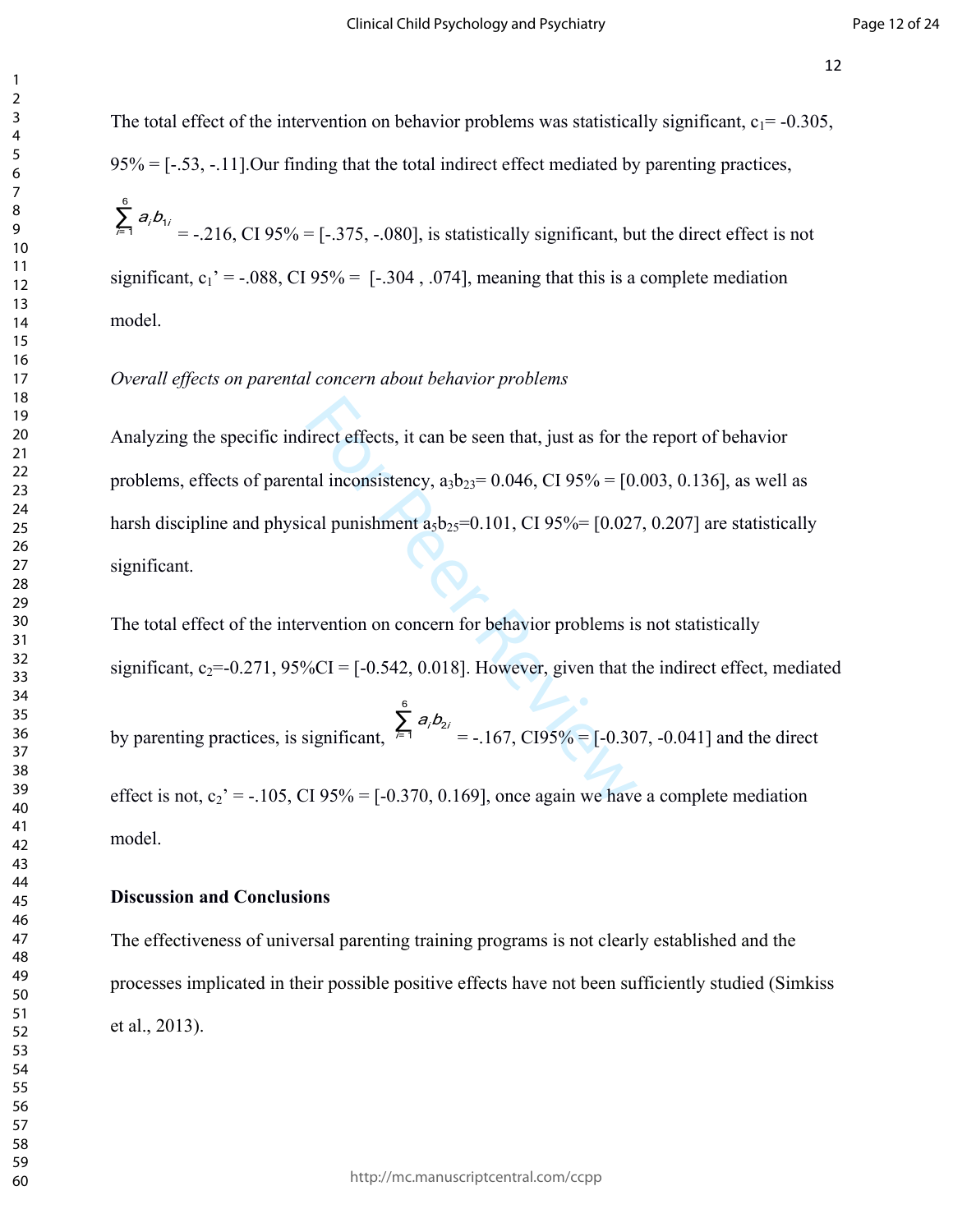Page 13 of 24

tcomes (parent-reported frequency of behavior<br>mediated by the changes in parenting practic<br>wed a statistically significant mediation after<br>ultiple mediation model. These were inconsi<br>and physical punishment practices.<br>the This study focused on a parenting training program, Day by Day, which aimed to strengthen positive parenting practices, specifically focusing on early intervention and the prevention of behavior problems in preschoolers. We developed this training program based on a systematic review of existing programs, which had shown the most promising results worldwide. Its main elements are the strengthening of positive and rewarding interactions between parents and children, and the ability of parents to correctly apply social learning theories in order to promote adaptive behaviors and reduce maladaptive ones in their children. Our results showed that the changes in the primary outcomes (parent-reported frequency of behavior problems and their concern about them) were mediated by the changes in parenting practices. Specifically, two types of parenting practices showed a statistically significant mediation after adjustment for the effect of other practices in the multiple mediation model. These were inconsistent parenting practices, as well as harsh discipline and physical punishment practices.

These results confirm that the effects of the program are directly related to parental abilities that can be taught rather than to other factors, such as the change in parents' perceptions, simply as a result of participation in a program of this nature. It is particularly important that these abilities were observed as mediators in a universally implemented program, where, in principle, many parents already have suitable parenting abilities and many children do not show relevant behavior problems ([Greenberg & Riggs, 2015\)](file:///C:/Users/Felix%20Cova/Dropbox/Escritorio%20UdeC/moderaci%C3%B3n/Parenting%20program%20mediation1.txt%23_ENREF_17).

Parental inconsistency in the application of contingencies responding to the behavior of their children is decisive in the development and aggravation of behavior problems. The same occurs with harsh discipline and physical punishment, whose reduction appears in several studies as one of the main mediators of the effectiveness of parenting training programs [\(Beauchaine, Webster-](file:///C:/Users/Felix%20Cova/Dropbox/Escritorio%20UdeC/moderaci%C3%B3n/Parenting%20program%20mediation1.txt%23_ENREF_1)[Stratton, & Reid, 2005;](file:///C:/Users/Felix%20Cova/Dropbox/Escritorio%20UdeC/moderaci%C3%B3n/Parenting%20program%20mediation1.txt%23_ENREF_1) [Forehand et al., 2014;](file:///C:/Users/Felix%20Cova/Dropbox/Escritorio%20UdeC/moderaci%C3%B3n/Parenting%20program%20mediation1.txt%23_ENREF_11) [Fossum, Morch, Handegard, Drugli, & Larsson,](file:///C:/Users/Felix%20Cova/Dropbox/Escritorio%20UdeC/moderaci%C3%B3n/Parenting%20program%20mediation1.txt%23_ENREF_13)  [2009\)](file:///C:/Users/Felix%20Cova/Dropbox/Escritorio%20UdeC/moderaci%C3%B3n/Parenting%20program%20mediation1.txt%23_ENREF_13).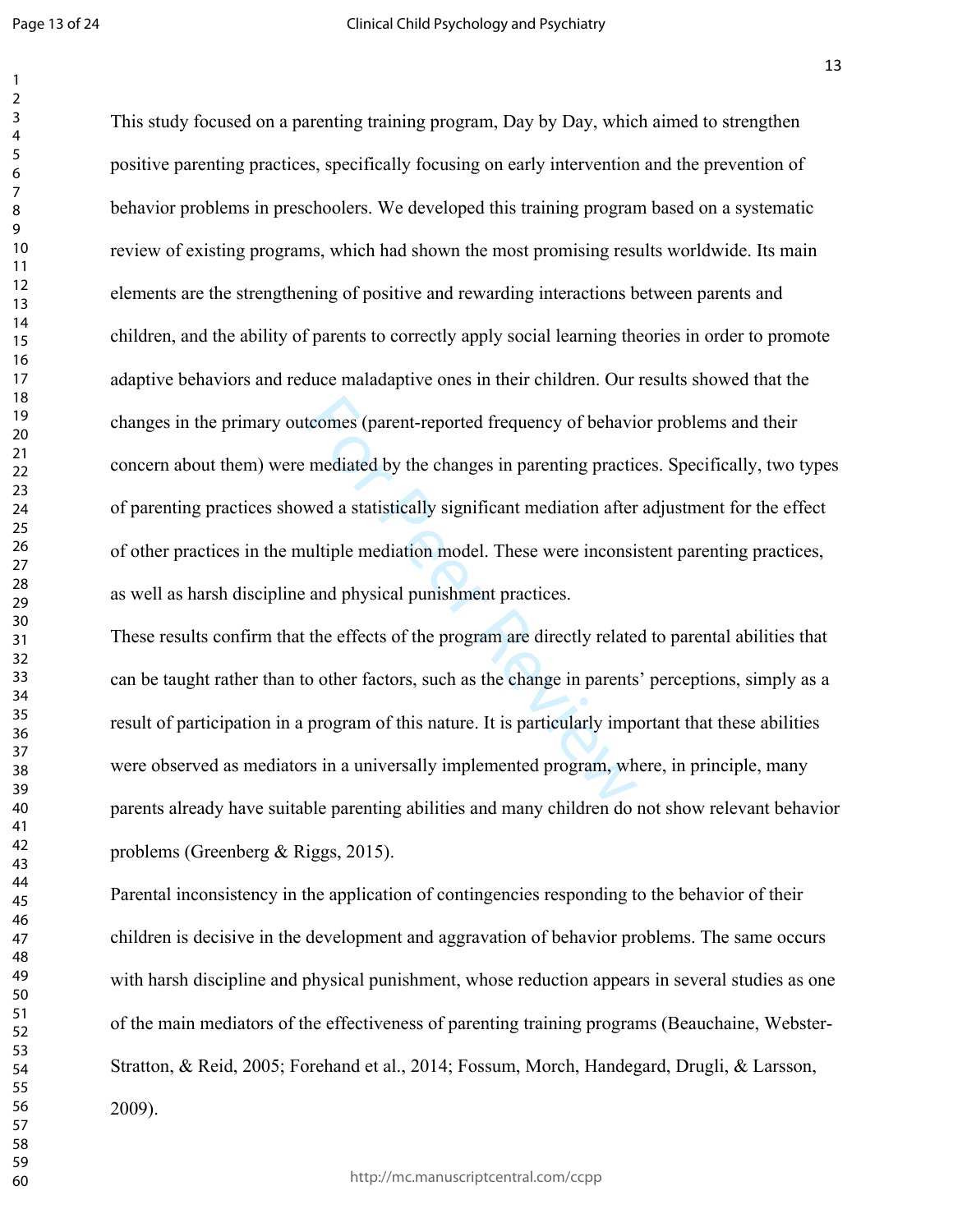In Chile, harsh discipline and physical punishment are very frequently used and are usually related to inconsistent parenting practices (UNICEF, 2015), which may explain the effectiveness of the universal training program.

Positive reinforcement and higher level of involvement with the child did not show an independent effect in this study. Reductions in negative practices seem to have a greater impact than increases in positive practices (Forehand et al., 2014). However, this finding must be cautiously interpreted, since positive practices enable both the deployment and the effectiveness of other practices, such as suitable discipline or supervision. There are some studies that show effects of positive parenting (Forgatch & Kjobli, 2016; Gardner, Dishion, Shaw, Burton, & [Supplee, 2007\)](file:///C:/Users/Felix%20Cova/Dropbox/Escritorio%20UdeC/moderaci%C3%B3n/Parenting%20program%20mediation1.txt%23_ENREF_16).

suitable discipline [or](file:///C:/Users/Felix%20Cova/Dropbox/Escritorio%20UdeC/moderaci%C3%B3n/Parenting%20program%20mediation1.txt%23_ENREF_12) supervision. There are<br>ng (Forgatch & Kjobli, 2016; Gardner, Dishierty<br>is that it is based on a pre- and post-assessi<br>ible to estimate the sustainability of the effection<br>is precede the changes in t One limitation of this study is that it is based on a pre- and post-assessment, with no monitoring. Therefore, it was not possible to estimate the sustainability of the effects or to demonstrate that changes in parenting practices precede the changes in the behavior of the children. Ideally, changes in parental practices would have been measured during the trial and before the primary endpoint.

Another limitation is its dependence on self-reports. Thus, caution is needed in the interpretation of our findings given that an observational measurement of parent-child interactions did not show statistically significant changes. Similarly, it would be desirable to have an independent replication of the Day by Day program.

In spite of these limitations, the results are of interest. First, it evaluated a universal program, an unusual feature in the studies carried out to date (Forehand et al., 2014). Second, as it is common in these studies [\(Chacko et al., 2016](file:///C:/Users/Felix%20Cova/Dropbox/Escritorio%20UdeC/moderaci%C3%B3n/Parenting%20program%20mediation1.txt%23_ENREF_5)), a significant proportion of parents who consented to participate, and were evaluated and randomized, did not attend any of the sessions (34%). Nevertheless, our intention-to-treat analysis shows that the *offer* of the program led to significant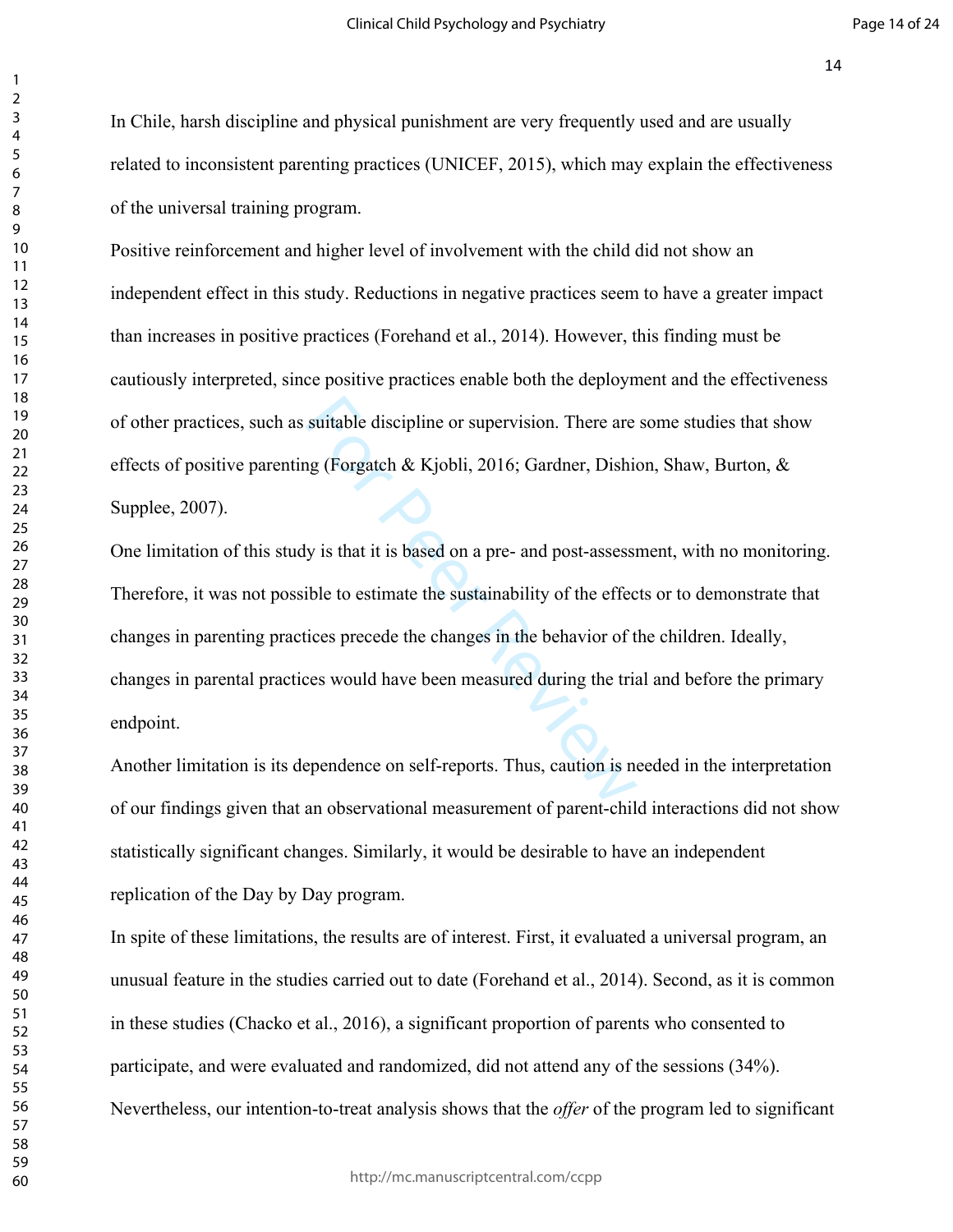Fram in ... In ... In ... In ... In ... In ... In ... In ... In ... In ... In ... In ... In ... In ... In ... In ... In ... In ... In ... In ... In ... In ... In ... In ... In ... In ... In ... In ... In ... In ... In ... benefits overall. This result is key to whether or not service planners and policy makers scale up such programs. Except for the full-longitudinal analysis, all of the other recent suggestions on mediating studies were considered ([Patel et al., 2017\)](file:///C:/Users/Felix%20Cova/Dropbox/Escritorio%20UdeC/moderaci%C3%B3n/Parenting%20program%20mediation1.txt%23_ENREF_27). In conclusion, our results show that a universal parenting program is able to modify parenting practices and reduce behavior problems in children, which have potential preventive effects. The decrease of inconsistent parenting practices and, harsh discipline and physical punishment appear as important mediators of the effects of the program in reducing behavior problems in children.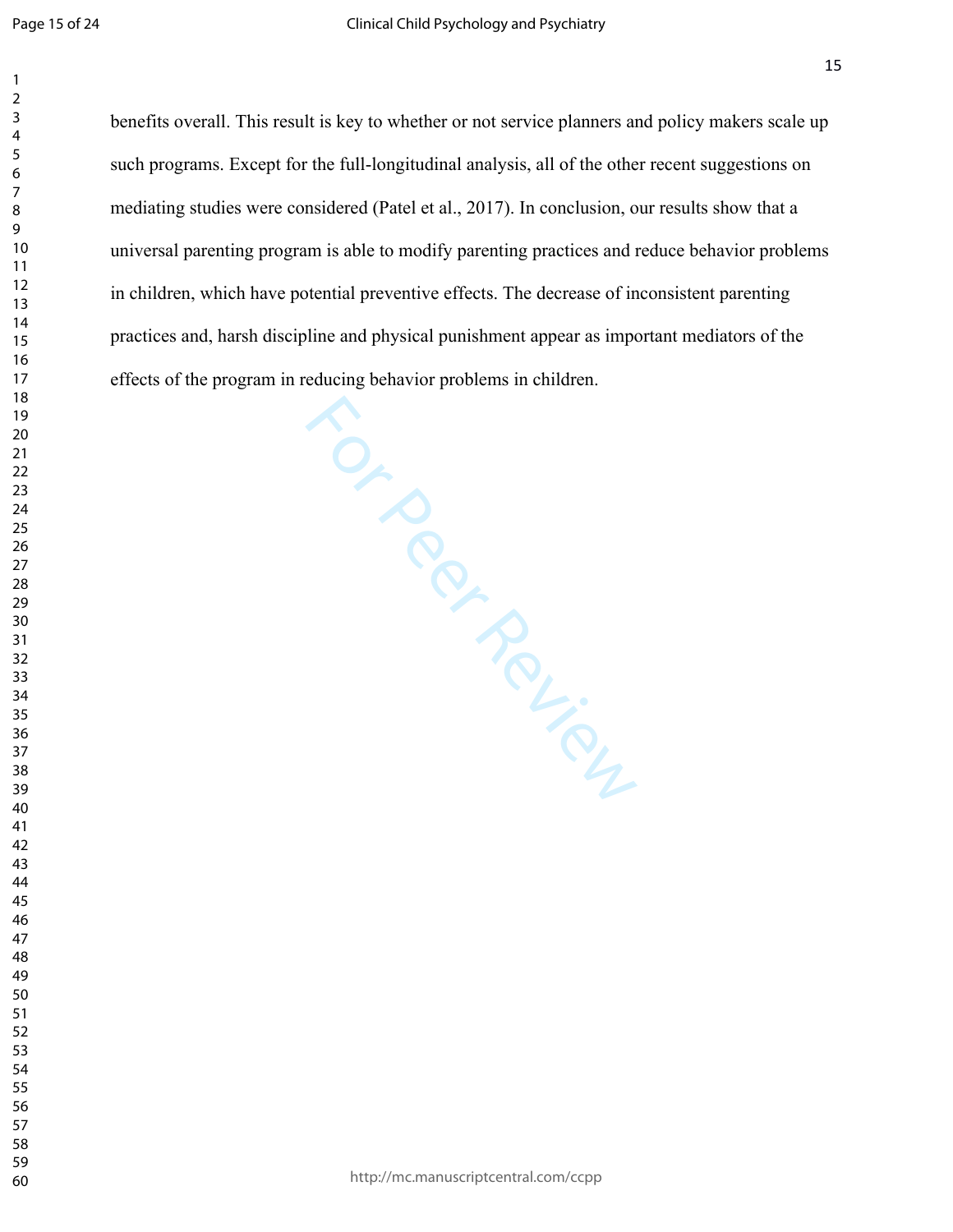# **References**

- Bates, D. M., Maechler, M., Bolker, B., & Walker, S. (2015). Fitting linear mixed-effects models using lme4. Journal of Statistical Software, 67(1), 1–48. doi.org/10.1177/009286150103500418
- Baron, R. M., & Kenny, D. A. (1986). The moderator–mediator variable distinction in social psychological research: Conceptual, strategic, and statistical considerations. Journal of Personality and Social Psychology, 51(6), 1173.
- Stratton, C., & Reid, M. J. (2005). Mediator<br>
outcomes among children treated for early-o<br>
analysis. *Journal of Consulting and Clinical*<br>
22-006x.73.3.371<br>
, Policaro, K. L., & Halperin, J. M. (2007). P<br>
ng Questionnaire-Beauchaine, T. P., Webster-Stratton, C., & Reid, M. J. (2005). Mediators, moderators, and predictors of 1-year outcomes among children treated for early-onset conduct problems: A latent growth curve analysis. *Journal of Consulting and Clinical Psychology, 73*(3), 371- 388. doi:10.1037/0022-006x.73.3.371
- Clerkin, S. M., Marks, D. J., Policaro, K. L., & Halperin, J. M. (2007). Psychometric properties of the Alabama Parenting Questionnaire-Preschool Revision. *Journal of Clinical Child and Adolescent Psychology, 36*(1), 19-28. doi:DOI 10.1207/s15374424jccp3601\_3
- Comfort, M., Gordon, P. R., & Naples, D. (2011). KIPS: An Evidence-Based Tool for Assessing Parenting Strengths and Needs in Diverse Families. *Infants & Young Children, 24*(1), 56- 74. doi:Doi 10.1097/Iyc.0b013e3182001bd3
- Cova, F., Bustos, C., Rincon, P., Streiner, D. L., Grandon, P., Saldivia, S., . . . Contreras, G. (2017). Psychometric Properties of the Alabama Parenting Questionnaire Adapted to Families of Chilean Preschoolers. *Infant Mental Health Journal, 38*(2), 249-257. doi:10.1002/imhj.21631
- Chacko, A., Jensen, S. A., Lowry, L. S., Cornwell, M., Chimklis, A., Chan, E., . . . Pulgarin, B. (2016). Engagement in Behavioral Parent Training: Review of the Literature and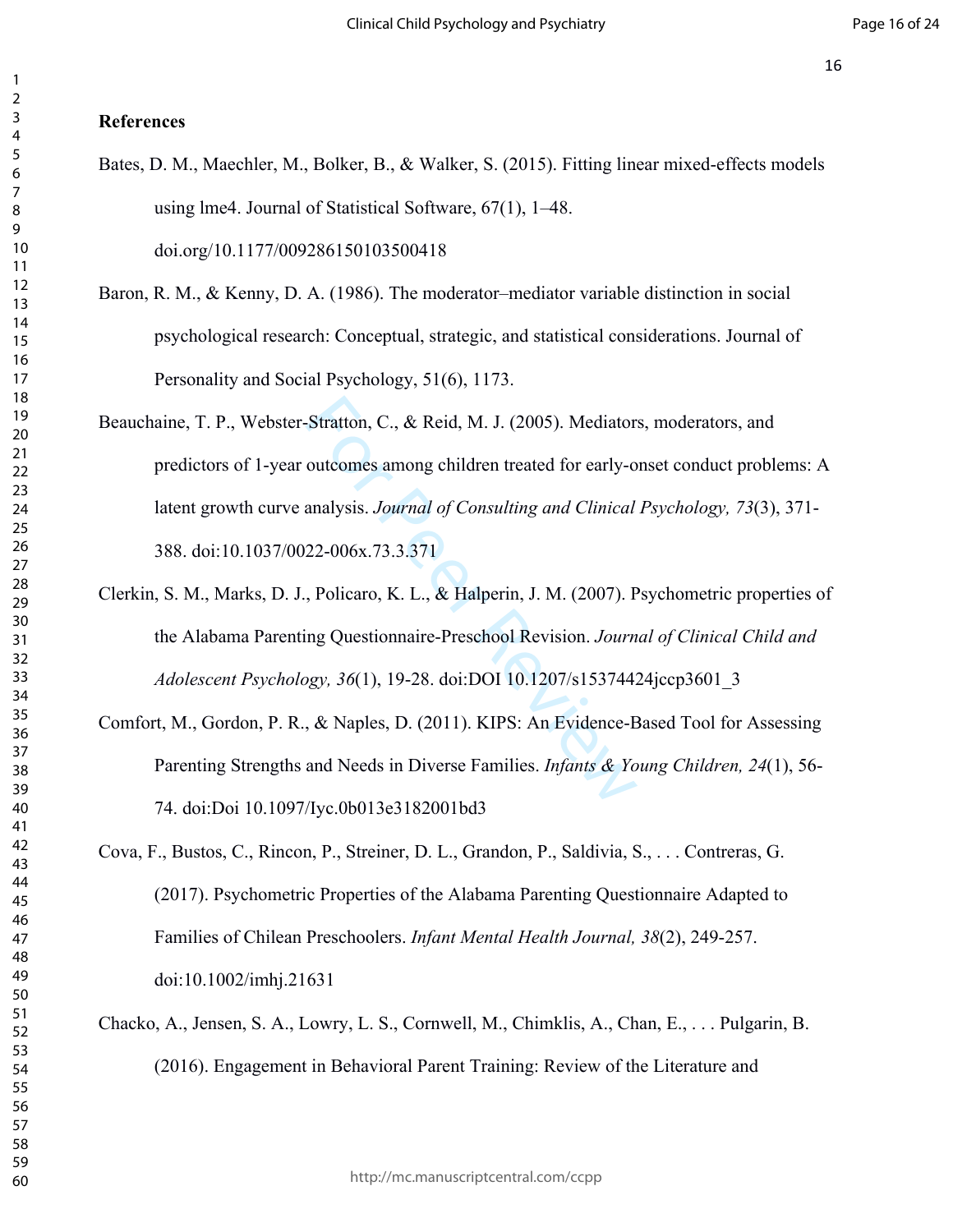| Implications for Practice. Clinical Child and Family Psychology Review, 19(3), 204-215.                |
|--------------------------------------------------------------------------------------------------------|
| doi:10.1007/s10567-016-0205-2                                                                          |
| de la Osa, N., Granero, R., Penelo, E., Domenech, J. M., & Ezpeleta, L. (2014). Psychometric           |
| Properties of the Alabama Parenting Questionnaire-Preschool Revision (APQ-Pr) in 3                     |
| Year-Old Spanish Preschoolers. Journal of Child and Family Studies, 23(5), 776-784.                    |
| doi:10.1007/s10826-013-9730-5                                                                          |
| Efron, B., & Tibshirani, R. (1993). An Introduction to the Bootstrap. London: Chapman and<br>Hall/CRC. |
| Eyberg, S. M., & Pincus, D. (1999). ECBI & SESBI-R : Eyberg Child Behavior Inventory and               |
| Sutter-Eyberg Student Behavior Inventory-Revised : professional manual. Odessa, FL:                    |
| Psychological Assessment Resources.                                                                    |
| Fagan, A. A., & Benedini, K. M. (2016). How Do Family-Focused Prevention Programs Work? A              |
| Review of Mediating Mechanisms Associated with Reductions in Youth Antisocial                          |
| Behaviors. Clinical Child and Family Psychology Review, 19(4), 285-309.                                |
| doi:10.1007/s10567-016-0207-0                                                                          |
| Flores, J. J., & Herrera, L. M. F. (2014). Design and psychometric validation of the Harsh             |
| Discipline Practice List. Revista Iberoamericana De Diagnostico Y Evaluacion-E                         |
| Avaliacao Psicologica, 2(38), 137-153.                                                                 |
| Fonagy, P. (2015). What works for whom? : a critical review of treatments for children and             |
| adolescents (Second edition. ed.). New York: The Guilford Press.                                       |
| Forehand, R., Lafko, N., Parent, J., & Burt, K. B. (2014). Is parenting the mediator of change in      |
| behavioral parent training for externalizing problems of youth? Clinical Psychology                    |
| Review, 34(8), 608-619. doi:10.1016/j.cpr.2014.10.001                                                  |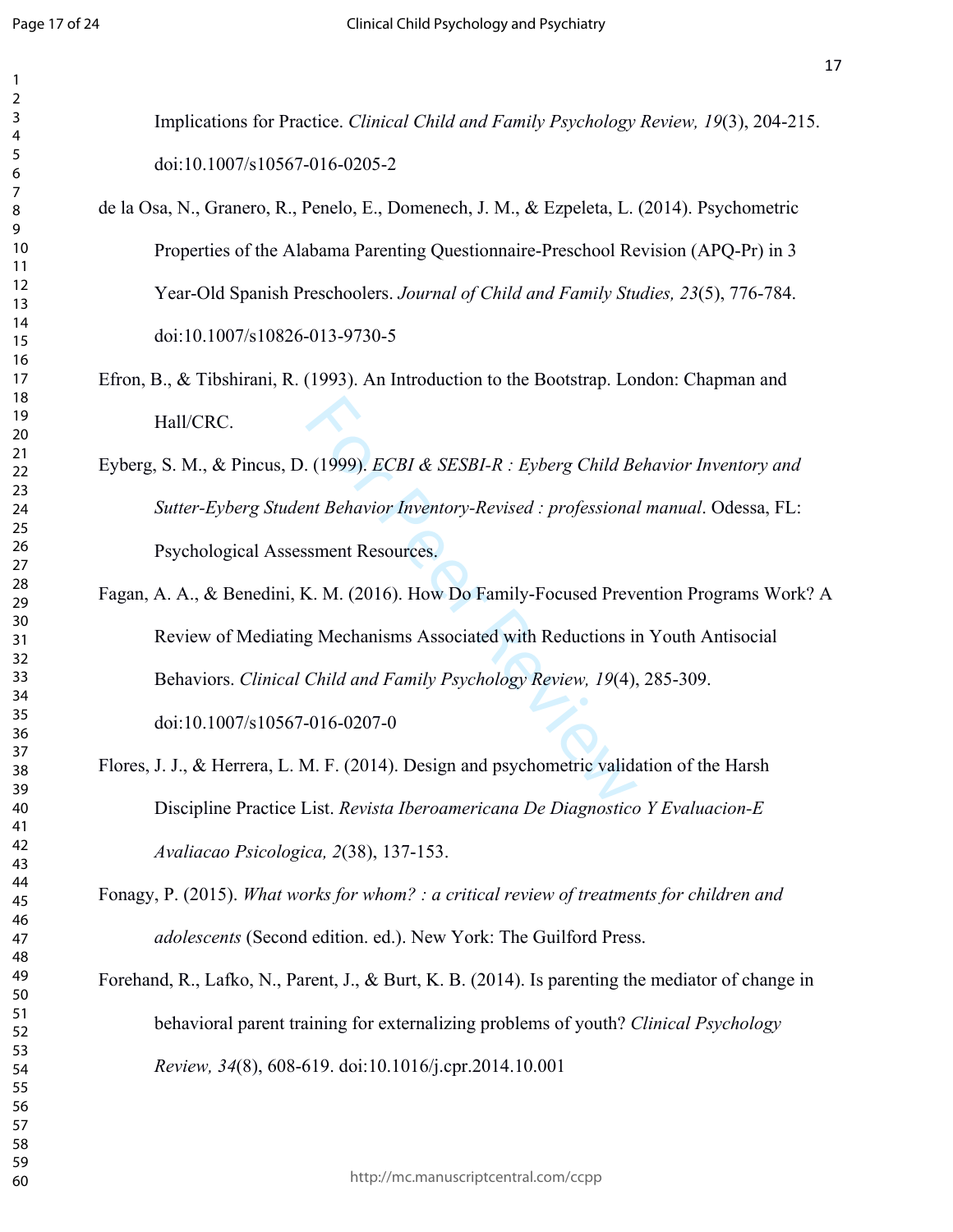- Forgatch, M. S., & Kjobli, J. (2016). Parent Management Training-Oregon Model: Adapting Intervention with Rigorous Research. *Family Process, 55*(3), 500-513. doi:10.1111/famp.12224
- Fossum, S., Morch, W. T., Handegard, B. H., Drugli, M. B., & Larsson, B. (2009). Parent training for young Norwegian children with ODD and CD problems: Predictors and mediators of treatment outcome. *Scandinavian Journal of Psychology, 50*(2), 173-181. doi:10.1111/j.1467-9450.2008.00700.x
	- Garcia-Tornal, S., Calzada, E., Eyberg, S., Mas, J., Vilamala, C., Baraza, C., . . . Trinxant, A. (1998). Inventario Eyberg del comportamiento en niños. Normalización de la versión española y su utilidad para el pediatra extrahospitalario. *Anales Españoles de Pediatría,*  (5), 475-482.
	- E., Eyberg, S., Mas, J., Vilamala, C., Baraza<br>yberg del comportamiento en niños. Normal<br>d para el pediatra extrahospitalario. Anales E<br>entacosta, C. J., Shaw, D. S., Dishion, T. J.,<br>ome in a Brief Family-Centered Intervent Gardner, F., Connell, A., Trentacosta, C. J., Shaw, D. S., Dishion, T. J., & Wilson, M. N. (2009). Moderators of Outcome in a Brief Family-Centered Intervention for Preventing Early Problem Behavior. *Journal of Consulting and Clinical Psychology, 77*(3), 543-553. doi:10.1037/a0015622
- Gardner, F., Dishion, T. J., Shaw, D. S., Burton, J., & Supplee, L. (2007). Randomized prevention trial for early conduct problems: Effects on proactive parenting and links to toddler disruptive behavior. *Journal of Family Psychology, 21*(3), 398-406. doi:10.1037/0893- 3200.21.3.398
- Greenberg, M., & Riggs, N. (2015). Prevention of mental disorders and promotion of competence. In A. Thaper, D. Pine, J. Leckman, S. Scott, M. Snowling, & E. Taylor (Eds.), *Rutter´s Child and Adolescent Psychiatry* (pp. 215-226). Oxford: Wiley.
- Hayes, A. F. (2013). *Introduction to mediation, moderation, and conditional process analysis : a regression-based approach*. New York: The Guilford Press.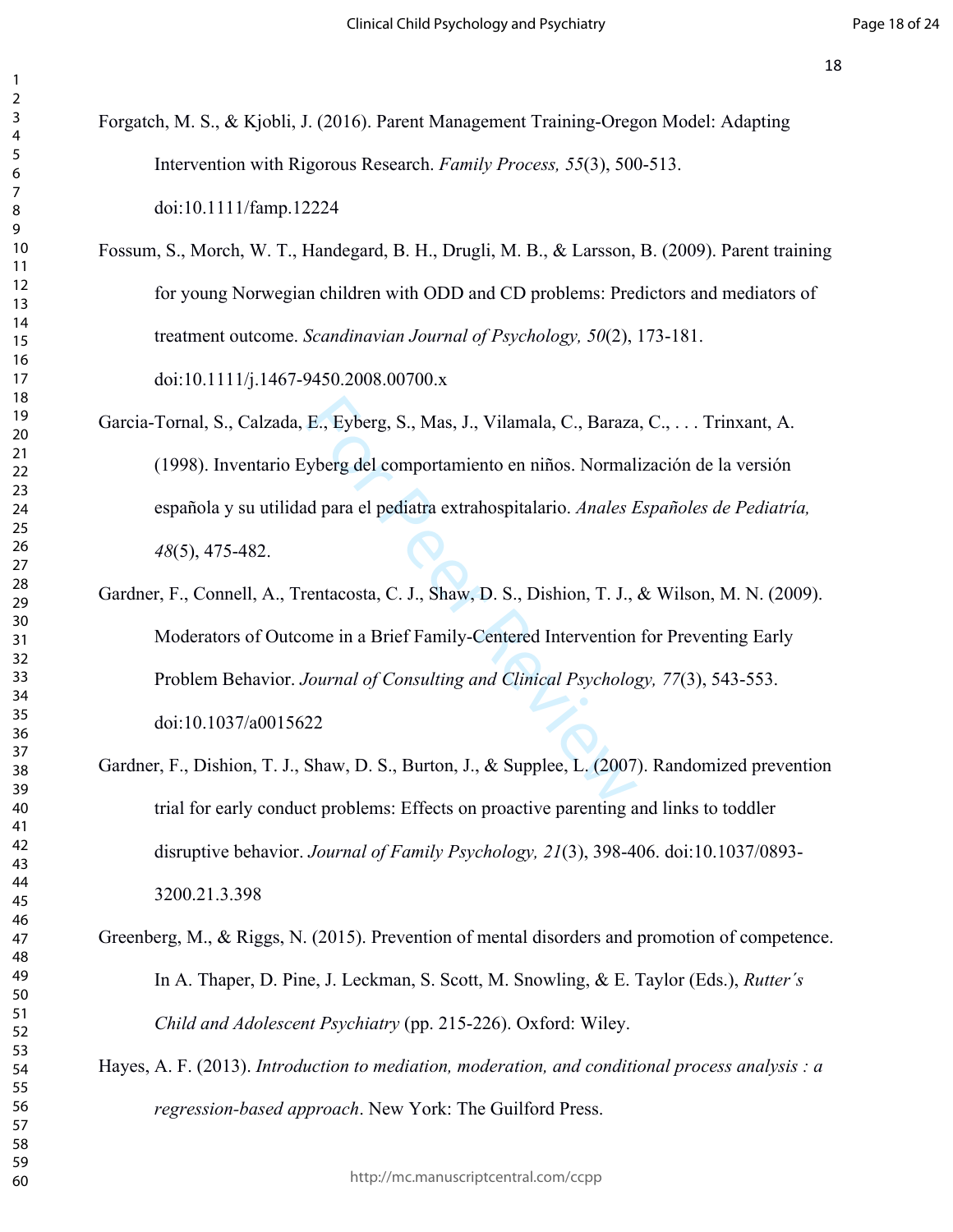| Hiscock, H., Bayer, J. K., Price, A., Ukoumunne, O. C., Rogers, S., & Wake, M. (2008). Universal |
|--------------------------------------------------------------------------------------------------|
| parenting programme to prevent early childhood behavioural problems: cluster randomised          |
| trial. British Medical Journal, 336(7639), 318-321. doi:10.1136/bmj.39451.609676.AE              |
| Inostroza, C., Contreras, G., Cova, F., Rincón, P., Grandón, P., & Saldivia, S. (2014). Acuerdo  |
| interjueces en el empleo de la escala observacional de prácticas parentales KIPS en una muestra  |
| de madres/niños chilenos de 36 a 71 meses Aijú, 12(14), 120-134.                                 |
| Kaminski, J. W., Valle, L. A., Filene, J. H., & Boyle, C. L. (2008). A meta-analytic review of   |
| components associated with parent training program effectiveness. Journal of Abnormal            |
| Child Psychology, 36(4), 567-589. doi:10.1007/s10802-007-9201-9                                  |
| Knerr, W., Gardner, F., & Cluver, L. (2013). Improving Positive Parenting Skills and Reducing    |
| Harsh and Abusive Parenting in Low- and Middle-Income Countries: A Systematic                    |
| Review. Prevention Science, 14(4), 352-363. doi:10.1007/s11121-012-0314-1                        |
| Luo, W., & Azen, R. (2013). Determining Predictor Importance in Hierarchical Linear Models       |
| Using Dominance Analysis. Journal of Educational and Behavioral Statistics, 38(1), 3-31.         |
| https://doi.org/10.3102/1076998612458319                                                         |
| MacKinnon, D. P. (2008). Introduction to statistical mediation analysis. New York: Lawrence      |
| Erlbaum Associates.                                                                              |
| MacKinnon, D. P., Lockwood, C. M., Hoffman, J. M., West, S. G., & Sheets, V. (2002). A           |
| comparison of methods to test mediation and other intervening variable effects.                  |
| Psychological Methods, 7(1), 83-104. doi:10.1037//1082-989x.7.1.83                               |
| MacKinnon, D. P., Lockwood, C. M., & Williams, J. (2004). Confidence limits for the indirect     |
| effect: Distribution of the product and resampling methods. Multivariate Behavioral              |
| Research, 39(1), 99-128. doi:DOI 10.1207/s15327906mbr3901_4                                      |
|                                                                                                  |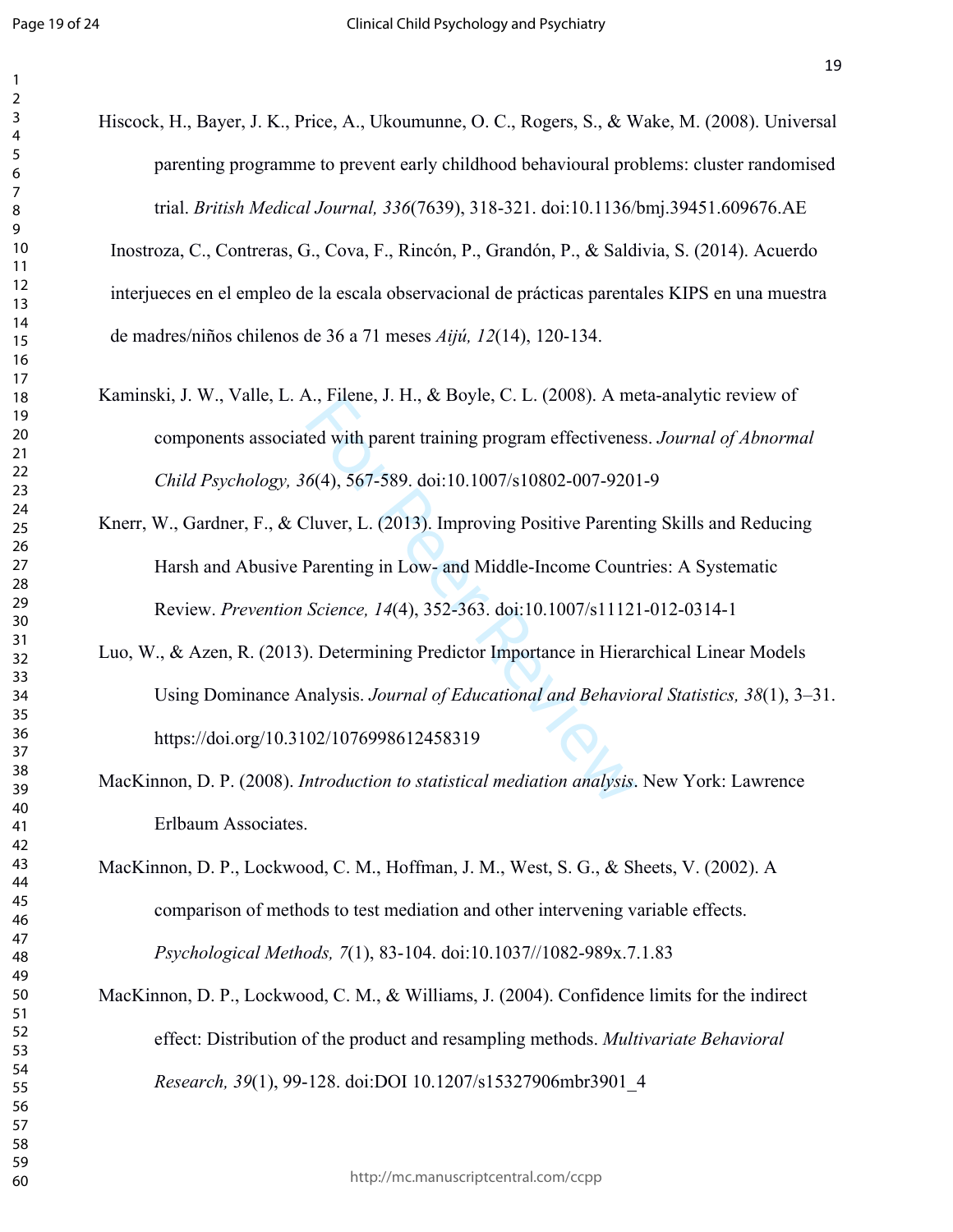| Marchand, E., Stice, E., Rohde, P., & Becker, C. B. (2011). Moving from efficacy to effectiveness  |
|----------------------------------------------------------------------------------------------------|
| trials in prevention research. Behaviour Research and Therapy, 49(1), 32-41.                       |
| doi:10.1016/j.brat.2010.10.008                                                                     |
| Patel, C. C., Fairchild, A. J., & Prinz, R. J. (2017). Potential Mediators in Parenting and Family |
| Intervention: Quality of Mediation Analyses. Clinical Child and Family Psychology                  |
| Review, 20(2), 127-145. doi:10.1007/s10567-016-0221-2                                              |
| Preacher, K. J., & Hayes, A. F. (2008). Asymptotic and resampling strategies for assessing and     |
| comparing indirect effects in multiple mediator models. Behavior Research Methods, 40(3),          |
| 879-891. doi:Doi 10.3758/Brm.40.3.879                                                              |
| Rincon, P., Cova, F., Saldivia, S., Bustos, C., Grandón, P., Inostroza, C.,  & King, M. (2018).    |
| Effectiveness of a Positive Parental Practices Training Program for Chilean Preschoolers'          |
| Families: A Randomized Controlled Trial. Frontiers in psychology, 9.                               |
| doi.org/10.3389/fpsyg.2018.01751                                                                   |
| Rubin, D. B. (1987). Multiple imputation for nonresponse in surveys. New York: John Wiley &        |
| Sons.                                                                                              |
| Sandler, I. N., Schoenfelder, E. N., Wolchik, S. A., & MacKinnon, D. P. (2011). Long-Term          |
| Impact of Prevention Programs to Promote Effective Parenting: Lasting Effects but                  |
| Uncertain Processes. Annual Review of Psychology, Vol 62, 62, 299-329.                             |
| doi:10.1146/annurev.psych.121208.131619                                                            |
| Scott, S. (2015). Oppositional and conduct disorders. In A. Thaper, D. Pine, J. Leckman, S. Scott, |
| M. Snowling, & E. Taylor (Eds.), Rutter's Child and Adolescent Psychiatry (pp. 913-930).           |
| Oxford: Wiley.                                                                                     |
|                                                                                                    |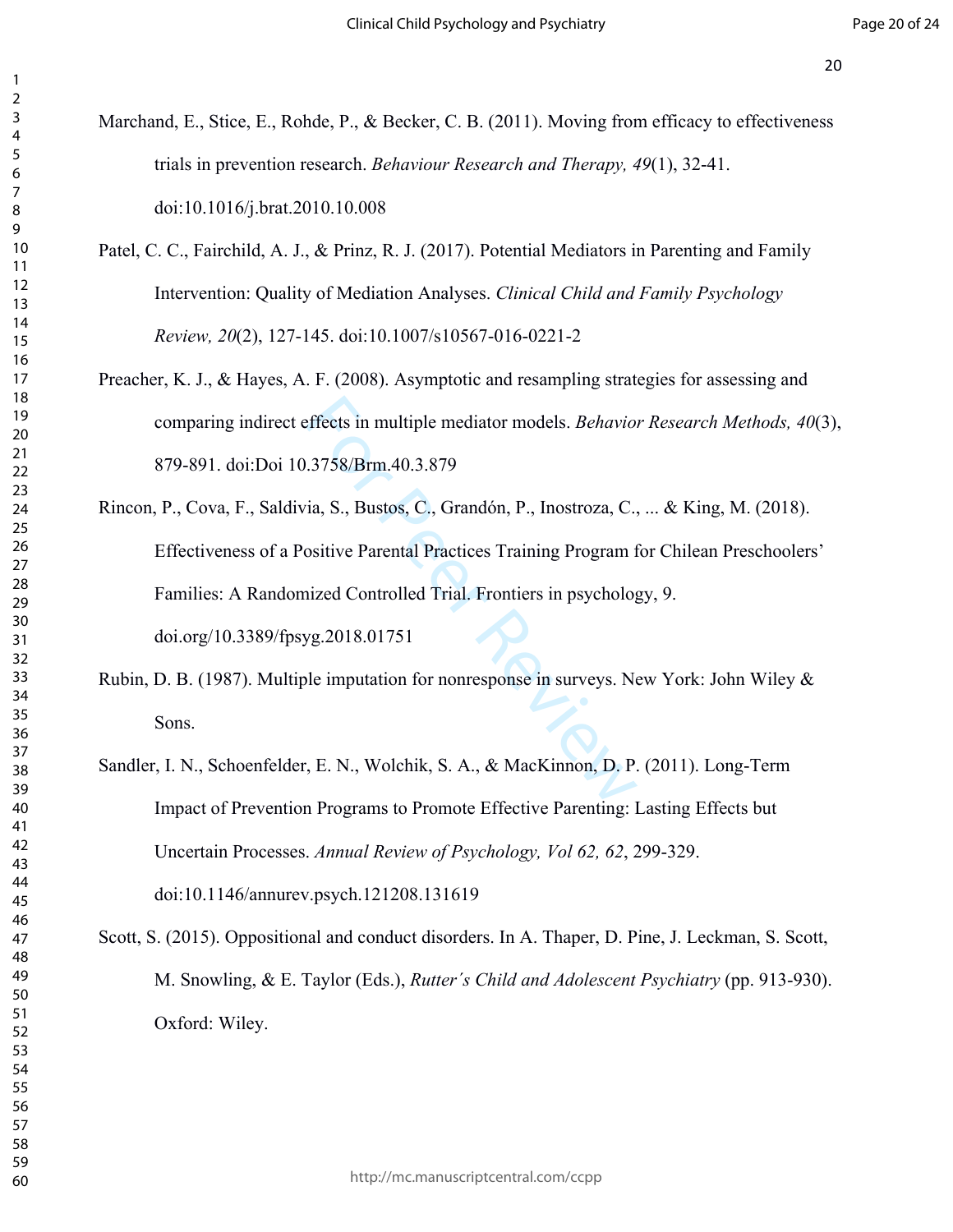| Scott, S., & Gardner, F. (2015). Parenting Programs. In A. Thaper, D. Pine, J. Leckman, S. Scott,    |
|------------------------------------------------------------------------------------------------------|
| M. Snowling, & E. Taylor (Eds.), Rutter's Child and Adolescent Psychiatry (pp. 483-495).             |
| Oxford: Wiley.                                                                                       |
| Shelton, K. K., Frick, P. J., & Wootton, J. (1996). Assessment of parenting practices in families of |
| elementary school-age children. Journal of Clinical Child Psychology, 25(3), 317-329.                |
| doi:DOI 10.1207/s15374424jccp2503 8                                                                  |
| Schomaker, M., & Heumann, C. (2018). Bootstrap inference when using multiple imputation.             |
| Statistics in medicine, 37(14), 2252-2266.                                                           |
| Simkiss, D. E., Snooks, H. A., Stallard, N., Kimani, P. K., Sewell, B., Fitzsimmons, D.,             |
| Stewart-Brown, S. (2013). Effectiveness and cost-effectiveness of a universal parenting              |
| skills programme in deprived communities: multicentre randomised controlled trial. Bmj               |
| Open, 3(8). doi:ARTN e00285110.1136/bmjopen-2013-002851                                              |
| UNICEF. (2015). 4º Estudio de maltrato infantil en Chile: análisis comparativo 1994 - 2000 -         |
| 2006 - 2012. Santiago de Chile: Andros.                                                              |
| Van Buuren, S., & Groothuis-Oudshoorn, K. (2011). Multivariate Imputation by Chained                 |
| Equations. Journal Of Statistical Software, 45(3), 1–67.                                             |
| doi.org/10.1177/0962280206074463                                                                     |
|                                                                                                      |
|                                                                                                      |
|                                                                                                      |
|                                                                                                      |
|                                                                                                      |
|                                                                                                      |
|                                                                                                      |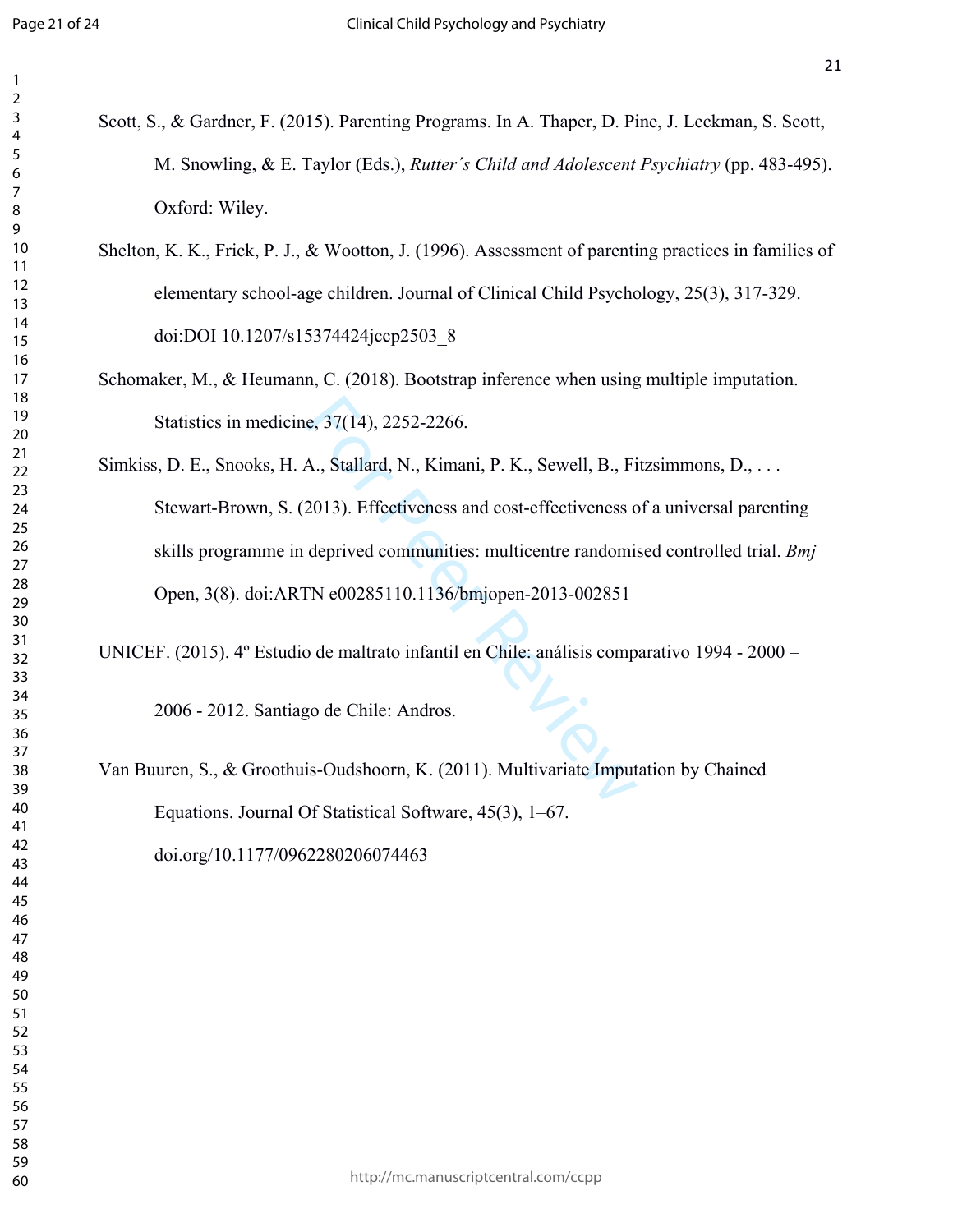## **Table 1**

## *Descriptive Statistics for Outcomes and Potential Mediating Variables*

|                                            | Control |           |                |             | Experimental |                                            |      |                   |           |           |          |                                                                                                                                                                                                                      |
|--------------------------------------------|---------|-----------|----------------|-------------|--------------|--------------------------------------------|------|-------------------|-----------|-----------|----------|----------------------------------------------------------------------------------------------------------------------------------------------------------------------------------------------------------------------|
| $\eta^2$ <sub>G</sub> p value <sup>a</sup> |         | DS        | M<br>Post Post | DS<br>Pre   | M<br>Pre     | $\eta^2$ <sub>G</sub> p-value <sup>a</sup> |      | <b>DS</b><br>Post | M<br>Post | DS<br>Pre | M<br>Pre |                                                                                                                                                                                                                      |
| $0.036*$                                   | .005    | 0.89      | 3.09           |             | 3.20 0.81    | $.056 \le 0.01**$                          |      | 0.85              | 2.76      | 0.85      | 3.16     | <b>Behavior</b><br><b>Problems</b>                                                                                                                                                                                   |
| $.007$ 0.001**                             |         | 1.37 0.23 |                | 1.41 0.20   |              | $.040 < 0.01**$                            |      | 0.22              | 1.27      | 0.21      | 1.36     | <b>Parental Concern</b><br>for Behavior<br>problems                                                                                                                                                                  |
| 0.847                                      | .001    |           | 4.63 0.36      | 4.62 0.36   |              | .090                                       | .005 | 0.35              | 4.71      | 0.35      | 4.66     | Reinforcement                                                                                                                                                                                                        |
| 0.949                                      | .001    |           | 4.35 0.52      |             | 4.35 0.53    | $.017 < 001**$                             |      | 0.46              | 4.52      | 0.52      | 4.39     | Parental<br>Involvement                                                                                                                                                                                              |
| 0.103                                      | .003    |           | 2.42 0.74      | 2.51 0.77   |              | $.025 \le 0.01**$                          |      | 0.78              | 2.23      | 0.83      | 2.48     | Parental<br><b>Inconsistence</b>                                                                                                                                                                                     |
| 0.430                                      | .002    |           | $0.06$ 0.12    | $0.07$ 0.14 |              | .180                                       | .002 | 0.13              | 0.04      | 0.21      | 0.06     | <b>Humiliating</b><br>treatment                                                                                                                                                                                      |
| 0.066                                      | .004    | 0.5       | 1.01           | 1.07 0.47   |              | $\leq 0.01**$                              | .073 | 0.4               | 0.77      | 0.5       | 1.01     | Harsh discipline<br>and physical<br>punishment                                                                                                                                                                       |
| 0.276                                      | .004    | 3.55 0.74 |                |             | 3.46 0.72    | .436                                       | .002 | 0.78              | 3.71      | 0.78      | 3.77     | <b>KIPS</b>                                                                                                                                                                                                          |
|                                            |         |           |                |             |              |                                            |      |                   |           |           |          | N=332 a Corresponds to the result of a mixed ANOVA, with fixed effect time and random effect belonging to<br>the educational center * $p \le 0.05$ ** $p \le 0.01$ <sup>b</sup> Keys to Interactive Parenting Scale. |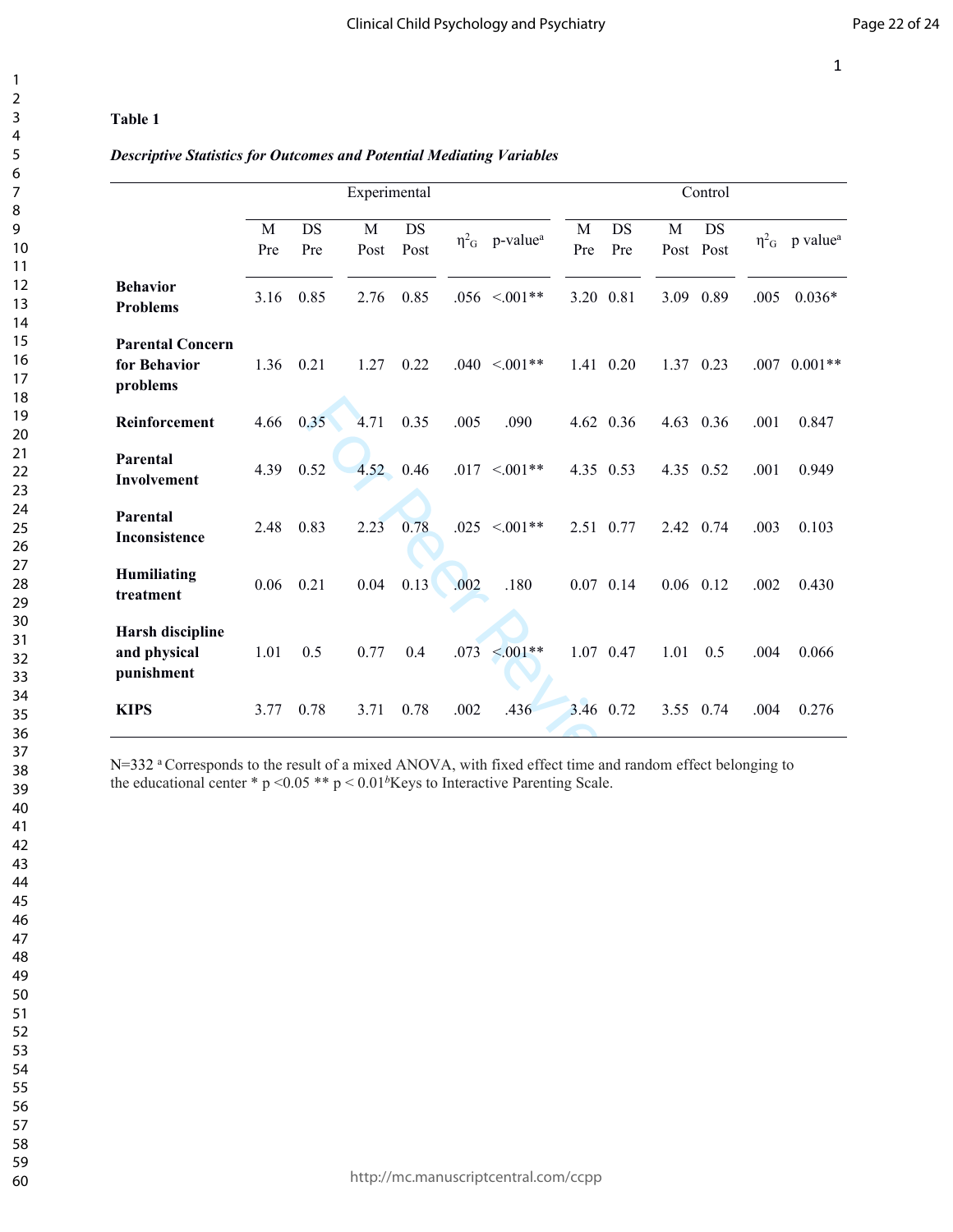

Figure 1. Results of the mediation model of parenting practices in the relationship between the effect of the treatment and the behavior in disruptive practices. Coefficients  $a_1$  to  $a_6$  = standardized differences between the control and the experimental groups for each parenting practice. Coefficients  $b_{11}$  to  $b_{16}$  = standardized beta coefficients from the multiple regression of parenting practices on behavior problems. Coefficients  $c_1$ '= standardized direct effect on child behavior problems. Coefficients c<sub>1</sub> = standardized total effect on child behavior problems. Products  $a_1b_{11}$  to  $a_6b_{16}$  = standardized indirect effects of control versus experimental group on child behavior problems through mediator parental practices. \*Confidence interval of the coefficient does not include the 0.

KIPS= Keys to Interactive Parenting Scale\*